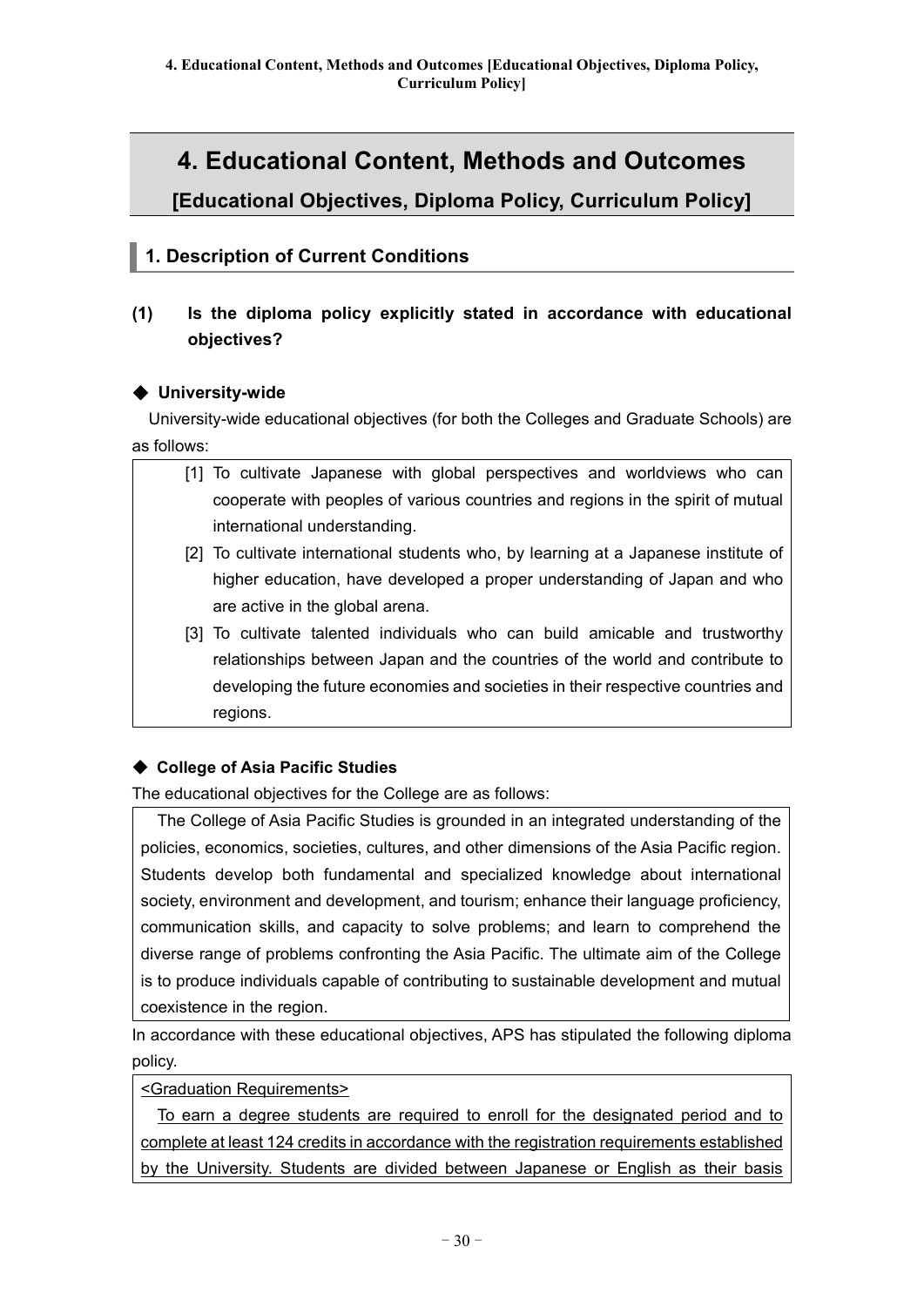language upon entry and regardless of their language basis, the basic structure for required credits for graduation is that they must complete at least 40 credits of Common Education Subjects (including language education subjects) and at least 62 credits of Major Education Subjects. Additionally, in order for domestic Japanese-basis students to form both a practical ability to function in English which will allow them to be accepted in international society as well as to build their power in multicultural communication, domestic Japanese-basis students shall also be required to earn at least 20 credits in

subjects offered in English in order to graduate.

<Learning Outcomes>

1) Interest in and understanding of the various issues facing the Asia Pacific region

2) Fundamental knowledge of discipline

3) Intercultural communication skills

4) Global perspectives

Note: Undergraduate students are classified as either Japanese or English-basis students and as either domestic or international students.

| Japanese-basis    | Students admitted by way of a Japanese entrance      |  |  |
|-------------------|------------------------------------------------------|--|--|
| students          | examination and approved to receive instruction in   |  |  |
|                   | Japanese at the time of enrollment                   |  |  |
| English-basis     | Students admitted by way of an English entrance      |  |  |
| students          | examination and approved to receive instruction in   |  |  |
|                   | English at the time of enrollment                    |  |  |
|                   |                                                      |  |  |
| Domestic students | Japanese students and foreign resident students with |  |  |
|                   | a status of residence other than 'College Student'   |  |  |
| International     | Students with a status of residence of 'College      |  |  |

In accordance with the aforementioned diploma policy, students who complete the prescribed number of credits are awarded a Bachelor of Social Science degree. For students who wish to complete their studies in a specific field, we have divided Major Education Subjects into four fields (Clusters)—Environment and Development, Hospitality and Tourism, International Relations and Peace Studies, and Culture, Society and Media and those students who complete at least 20 credits in one of those fields have the name of said field included on their diplomas (Ref 4(1)-1, p. 16).

### ◆ **College of International Management**

The educational objectives for the College are as follows:

The Mission of the College of International Management (APM) is to cultivate human resources with strong business ethics that will play an active role in resolving management issues at globalizing enterprises and other organizations by imparting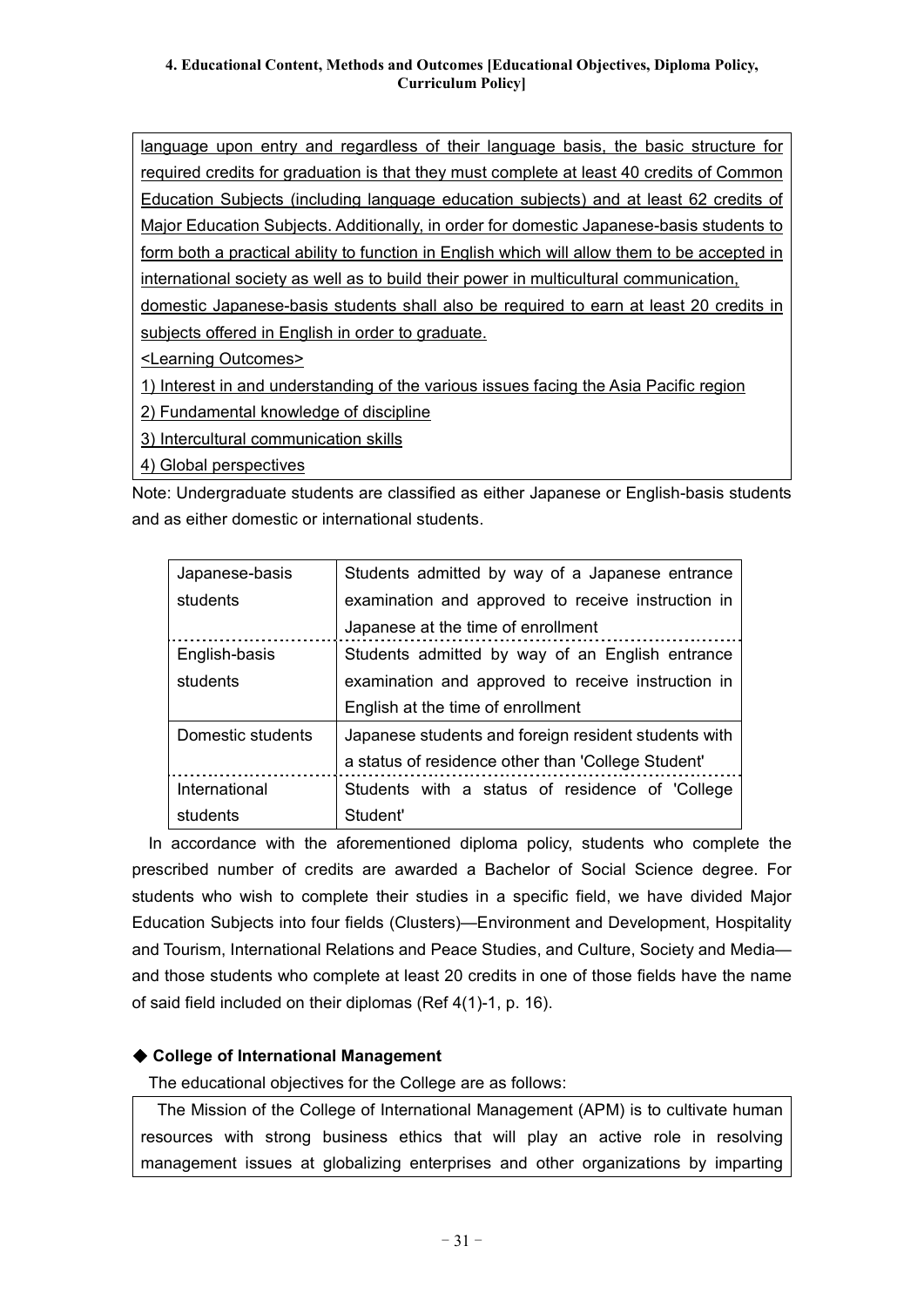fundamental knowledge in management, enhancing intercultural communication skills and upholding cultural diversities.

In accordance with these educational objectives, APM has stipulated the following diploma policy.

<Graduation Requirements>

To earn a degree students are required to enroll for the designated period and to complete at least 124 credits in accordance with the registration requirements established by the University. Students are divided between Japanese or English as their basis language upon entry and regardless of their language basis, the basic structure for required credits for graduation is that they must complete at least 40 credits of Common Education Subjects (including language education subjects) and at least 62 credits of Major Education Subjects. Additionally, in order for domestic Japanese-basis students to form both a practical ability to function in English which will allow them to be accepted in international society as well as to build their power in multicultural communication, domestic Japanese-basis students shall also be required to earn at least 20 credits in subjects offered in English in order to graduate.

<Learning Outcomes>

1) Business ethics

2) Fundamental knowledge of discipline

3) Intercultural communication skills

4) Global perspectives

APM has also formulated learning objectives underneath its learning goals (Ref 4(1)-2).

In accordance with the aforementioned diploma policy, students who complete the prescribed number of credits are awarded a Bachelor of Business Administration degree. For students who wish to complete their studies in a specific field, we have divided Major Education Subjects into four fields (Areas of Study)—Accounting and Finance, Marketing, Strategic Management and Organization or Innovation and Economics—and those students who complete at least 30 credits in one of those fields have the name of said field included on their diplomas (Ref 4(1)-1, p. 16).

### ◆ **Graduate School of Asia Pacific Studies**

The educational objectives for the Graduate School are as follows:

The Graduate School of Asia Pacific Studies will specialize in the area of government, environment and development economics deemed necessary for the development of the Asia Pacific region. Its purpose is to achieve practical resolutions for issues in the Asia Pacific and to cultivate human resources who will contribute to sustained development and peaceful coexistence in the Asia Pacific region.

### Graduate School of Asia Pacific Studies Master's Program in Asia Pacific Studies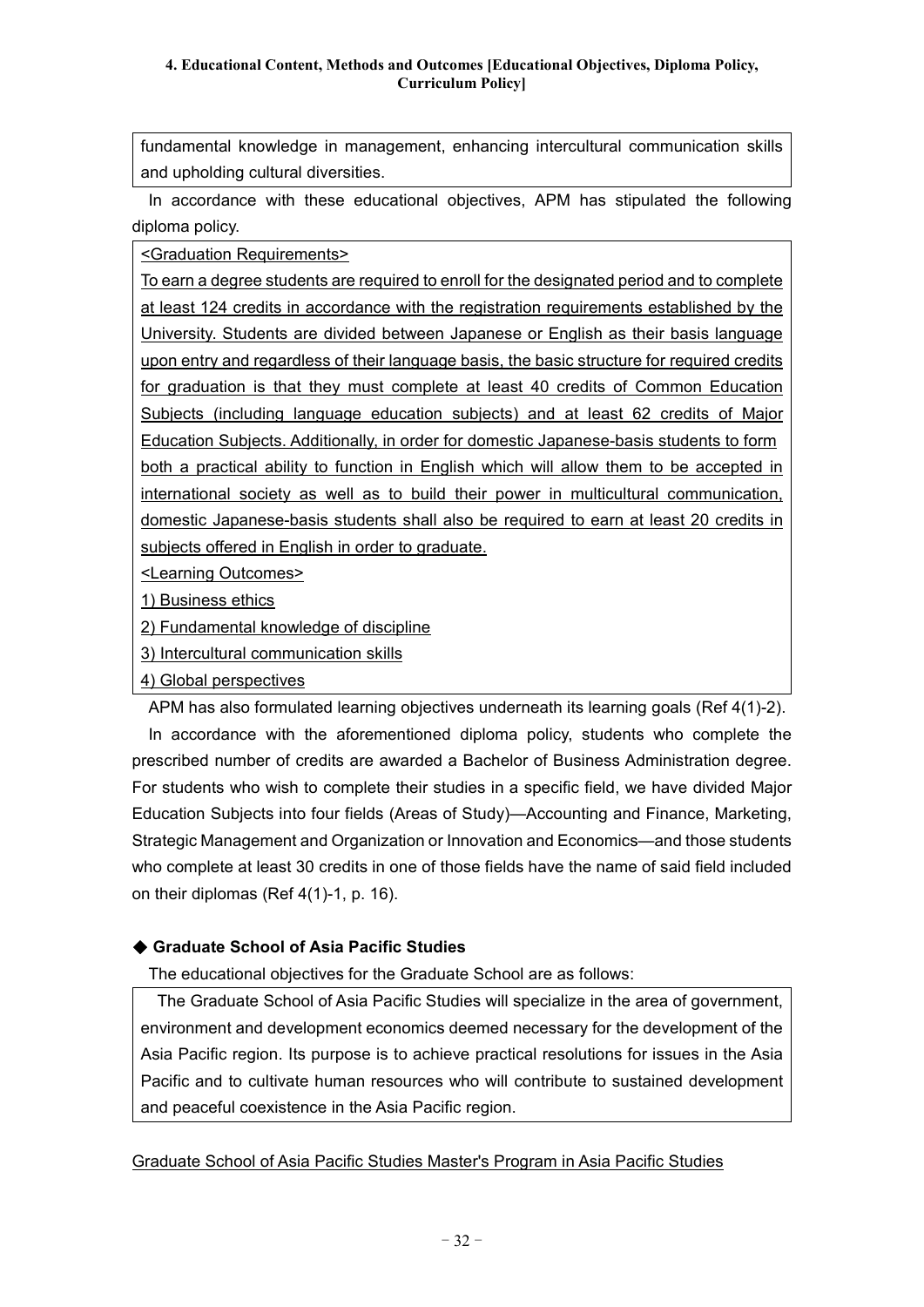The educational objectives for the Master's Program in Asia Pacific Studies are as follows:

The Master's Program in Asia Pacific Studies aims to cultivate human resources who will contribute to the sustainable development of and coexistence in the Asia Pacific region. These individuals will possess a keen interest in research pertaining to and specialized knowledge and skills in fields including international relations and social and cultural studies, and they will demonstrate the practical problem-solving skills required for the development of the Asia Pacific region.

In accordance with these educational objectives, GSA-APS has stipulated the following diploma policy.

<Completion Requirements>

To earn a degree students must enroll for the designated period, obtain the number of credits required for completion in accordance with the registration requirements established by the University, and either write a thesis or complete a special project (Research Report) which successfully passes the screening process.

The Graduate School of Asia Pacific Studies' Master's Program in Asia Pacific Studies requires students to obtain at least 32 credits for completion. This minimum of 32 credits shall include 4 credits in Core Subjects on the Asia Pacific Region, 4 credits in Seminars and 10 credits in Major Subjects from subjects within the student's affiliated Division. It should be noted that all required subjects must be successfully completed and that Optional Subjects will not be included in the number of credits required for completion. Together with the credits that must be obtained for completion, the results of the student's research in the form of either a thesis or a special project (Research Report) will also be screened and, based on these results successfully passing the screening, the student's completion and degree conferral will be recognized.

<Learning Outcomes>

1) Broad knowledge and understanding of the various issues facing the Asia Pacific region

2) Advanced knowledge of discipline

3) Global perspectives

To provide students with the "specialized knowledge and skills" indicated in the educational objectives (human resources development goals), the Major in Asia Pacific Studies is divided into two Divisions—International Relations and Peace Studies and Society and Culture—and students must complete at least 10 credits from their respective Division. Upon completion, students are granted a Division Certificate along with their diploma (Ref. 4(1)-3, pp. 20-21).

Graduate School of Asia Pacific Studies Master's Program in International Cooperation **Policy** 

The educational objectives for the Master's Program in International Cooperation Policy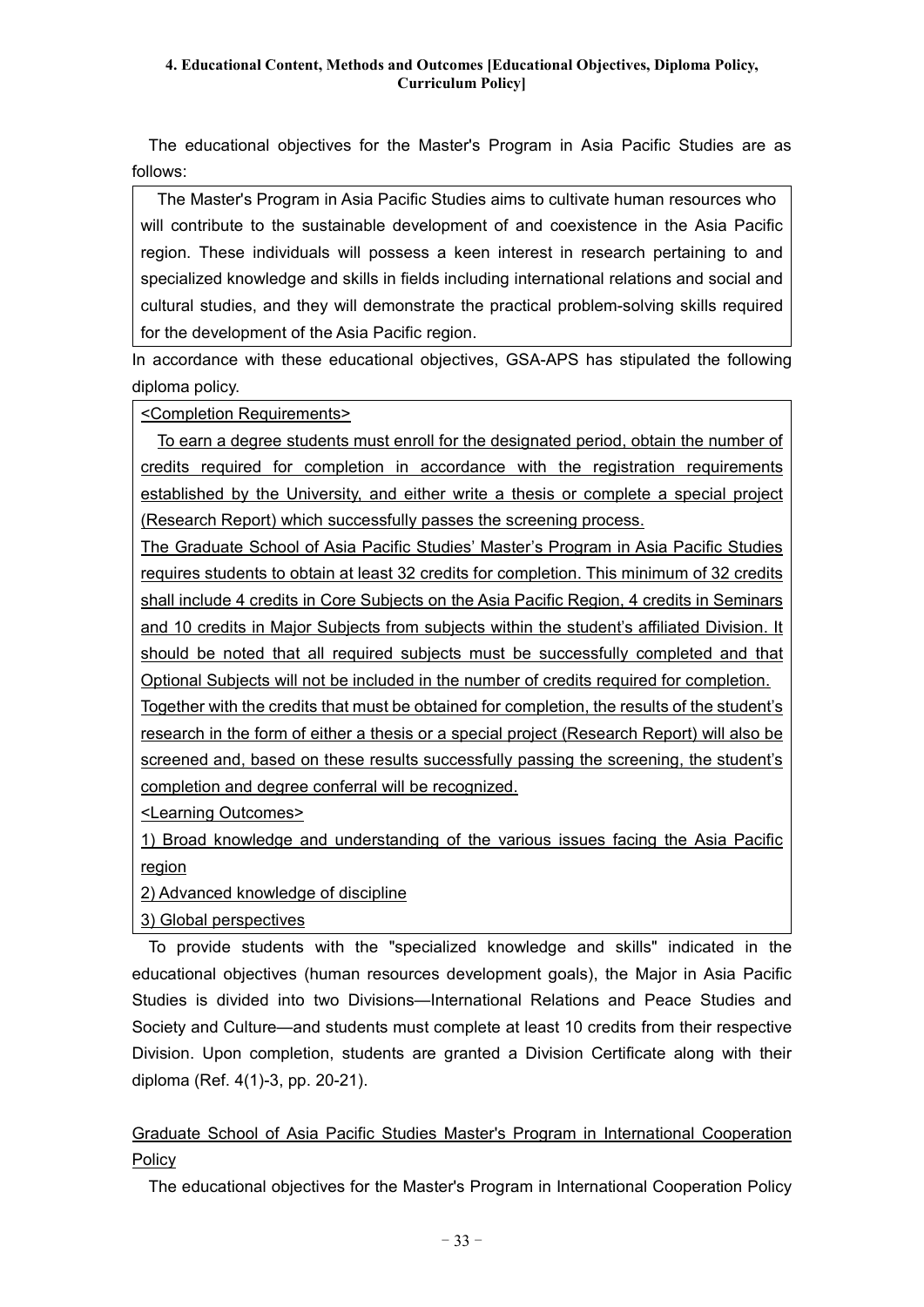are as follows:

The Master's Program in International Cooperation Policy aims to cultivate human resources who will contribute to the sustainable development of and coexistence in the Asia Pacific region. These individuals will possess a keen interest in research pertaining to and specialized knowledge and skills in fields including administration, environmental studies, development, health science and tourism, and they will demonstrate the practical problem-solving skills required for the development of the Asia Pacific region.

In accordance with these educational objectives, GSA-ICP has stipulated the following diploma policy.

<Completion Requirements>

To earn a degree students must enroll for the designated period, obtain the number of credits required for completion in accordance with the registration requirements established by the University, and either write a thesis or complete a special project (Research Report) which successfully passes the screening process.

The Graduate School of Asia Pacific Studies' Master's Program in International Cooperation Policy requires students to obtain at least 32 credits for completion. This minimum of 32 credits shall include 4 credits in Core Subjects on the Asia Pacific Region, 4 credits in Seminars, and 10 credits in Major Subjects from subjects within the student's affiliated Division. It should be noted that all required subjects must be successfully completed and that Optional Subjects will not be included in the number of credits required for completion. Together with the credits that must be obtained for completion, the results of the student's research in the form of either a thesis or a special project (Research Report) will also be screened and, based on these results successfully passing the screening, the student's completion and degree conferral will be recognized. <Learning Outcomes>

1) Broad knowledge and understanding of the various issues facing the Asia Pacific region

2) Advanced knowledge of discipline

3) Global perspectives

To provide students with the "specialized knowledge and skills" indicated in the educational objectives (human resources development goals), the Major in International Cooperation Policy is divided into five Divisions—International Public Administration, Public Health Management, Sustainability Science, Tourism and Hospitality, and Development Economics—and students must complete at least 10 credits from their respective Division. Upon completion, students are granted a Division Certificate along with their diploma (Ref. 4(1)-3, pp. 20-21).

Graduate School of Asia Pacific Studies Doctoral Program in Asia Pacific Studies

The educational objectives for the Doctoral Program in Asia Pacific Studies are as follows: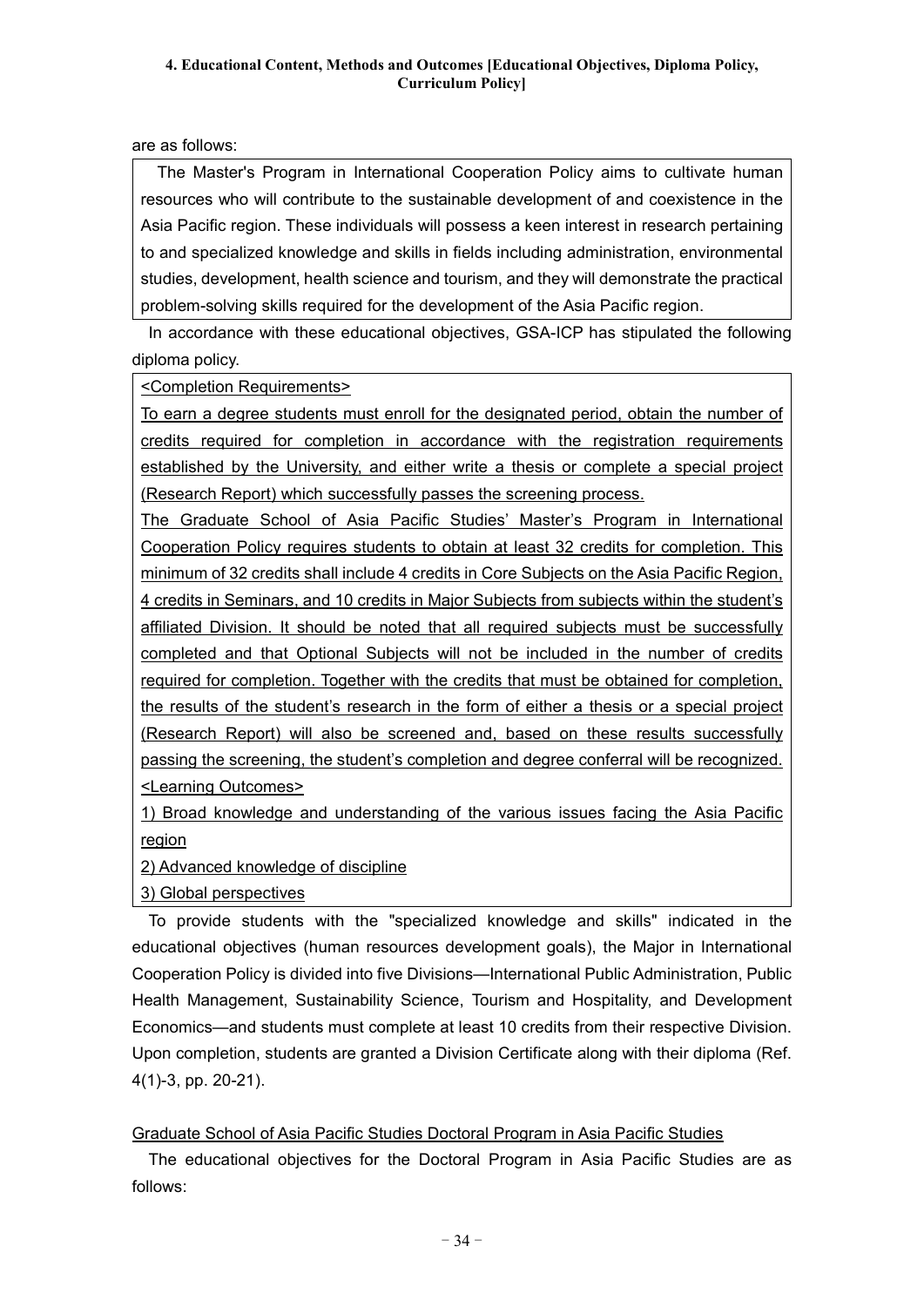The Doctoral Program in Asia Pacific Studies aims to cultivate advanced researchers and professionals who will contribute to the sustainable development of and coexistence in the Asia Pacific region and achieve an advanced capacity for pioneering new academic disciplines required for the development of the Asia Pacific region.

In accordance with these educational objectives, GSAD has stipulated the following diploma policy.

<Completion Requirements>

To earn a degree students must enroll for the designated period, obtain the number of credits required for completion in accordance with the registration requirements established by the University, and successfully pass a dissertation screening.

In the Graduate School of Asia Pacific Studies' Doctoral Program, candidacy for a doctoral degree requires students to obtain 24 credits and successfully pass a doctoral candidacy screening; students who meet these requirements will become doctoral degree candidates and their application for a doctoral degree through the submission of a dissertation will be recognized. Students who obtain the 30 credits required for completion (the required 24 credits obtained for doctoral candidacy are included in these 30 credits) and who successfully pass the dissertation screening will have their completion and degree conferral recognized.

<Learning Outcomes>

1) Broad knowledge and understanding of the various issues facing the Asia Pacific region

2) Advanced knowledge of discipline

3) Ability to perform fundamental research

4) Global perspectives

In the Graduate School of Asia Pacific Studies Doctoral Program, students must complete the 24 required credits and pass the PhD candidate screening to become PhD candidates. To complete the program and receive their degrees, they must complete a total of 30 credits (including the 24 required for PhD candidacy) and successfully pass a screening of their dissertations (Ref. 4(1)-3), pp. 78, 82-85).

## ◆ **Graduate School of Management**

The educational objectives for Graduate School of Management are as follows:

The Mission of the Graduate School of Management is to cultivate creative wellrounded professionals and leaders who will play a central role in resolving management issues at globalizing enterprises and other organizations by imparting advanced management skills, a good understanding of business ethics and a deep insight into globalization.

In accordance with these educational objectives, GSM has stipulated the following diploma policy.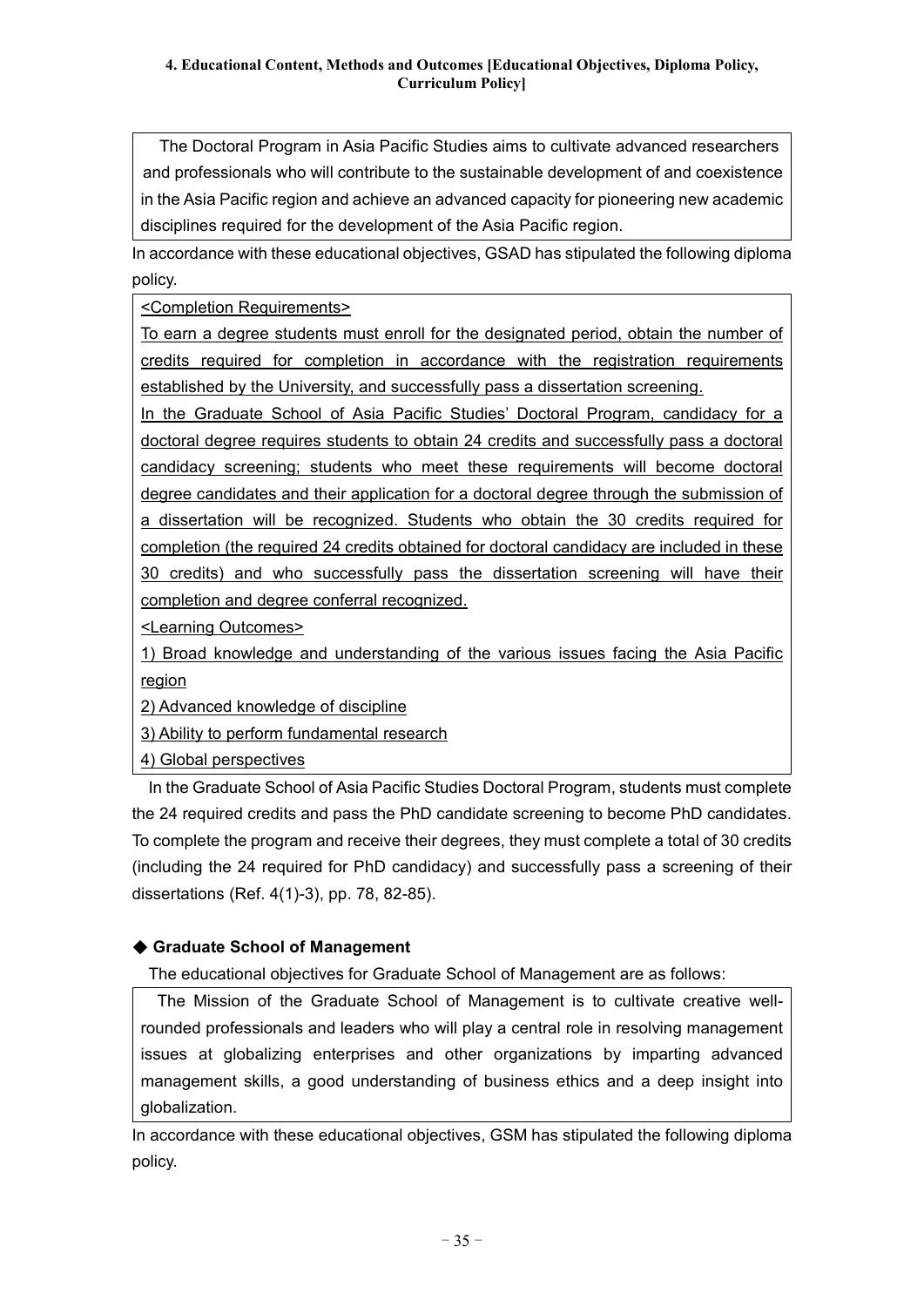<Completion Requirements>

To earn a degree students must enroll for the designated period, obtain the number of credits required for completion in accordance with the registration requirements established by the University, and either write a thesis or complete a special project which successfully passes the screening process.

The Graduate School of Management's Master's Program requires students to obtain at least 44 credits for completion. All Required Subjects must be successfully completed and the minimum of 44 credits shall include 8 credits in Specialization Subjects. It should be noted that Elective Subjects will not be included in the number of credits required for completion. Together with the credits that must be obtained for completion, the results of the student's research in the form of either a thesis or a special project (Final Report or Case Study) will also be screened and, based on these results successfully passing the screening, the student's completion and degree conferral will be recognized.

<Learning Outcomes>

1) Business ethics

2) Advanced knowledge of discipline

3) Sense of innovation

4) Global perspectives

GSM has also formulated learning objectives underneath its learning goals (Ref 4(1)-4).

Students must complete at least 44 credits and successfully pass a screening of their master's thesis or research report (i.e., Independent Final Report or Case Study) to complete the Master's Program in the Graduate School of Management and receive their degrees.

To provide students with the "comprehensive awareness of business and management" and "deep insight into globalization" indicated in the educational objectives (human resources development goals), the Master's Program is divided into four Specializations— Japanese Management, Accounting and Finance, Marketing and Management, and Innovation and Operations Management—and students must complete at least eight credits from their respective Specializations, undergo research supervision and submit a final written assignment to receive a Specialization Certificate along with their diploma (Ref. 4(1)- 3, pp. 50).

## **(2) Is the curriculum policy explicitly stated in accordance with educational objectives?**

### ◆ **University-wide**

The following is an overview of the shared curriculum policy for Common Education Subjects (Language Education Subjects / Common Liberal Arts Subjects) offered in both Colleges. Common Education Subjects are common to both Colleges and have been established across three areas: Learning Techniques, Learning Foundations and Integrated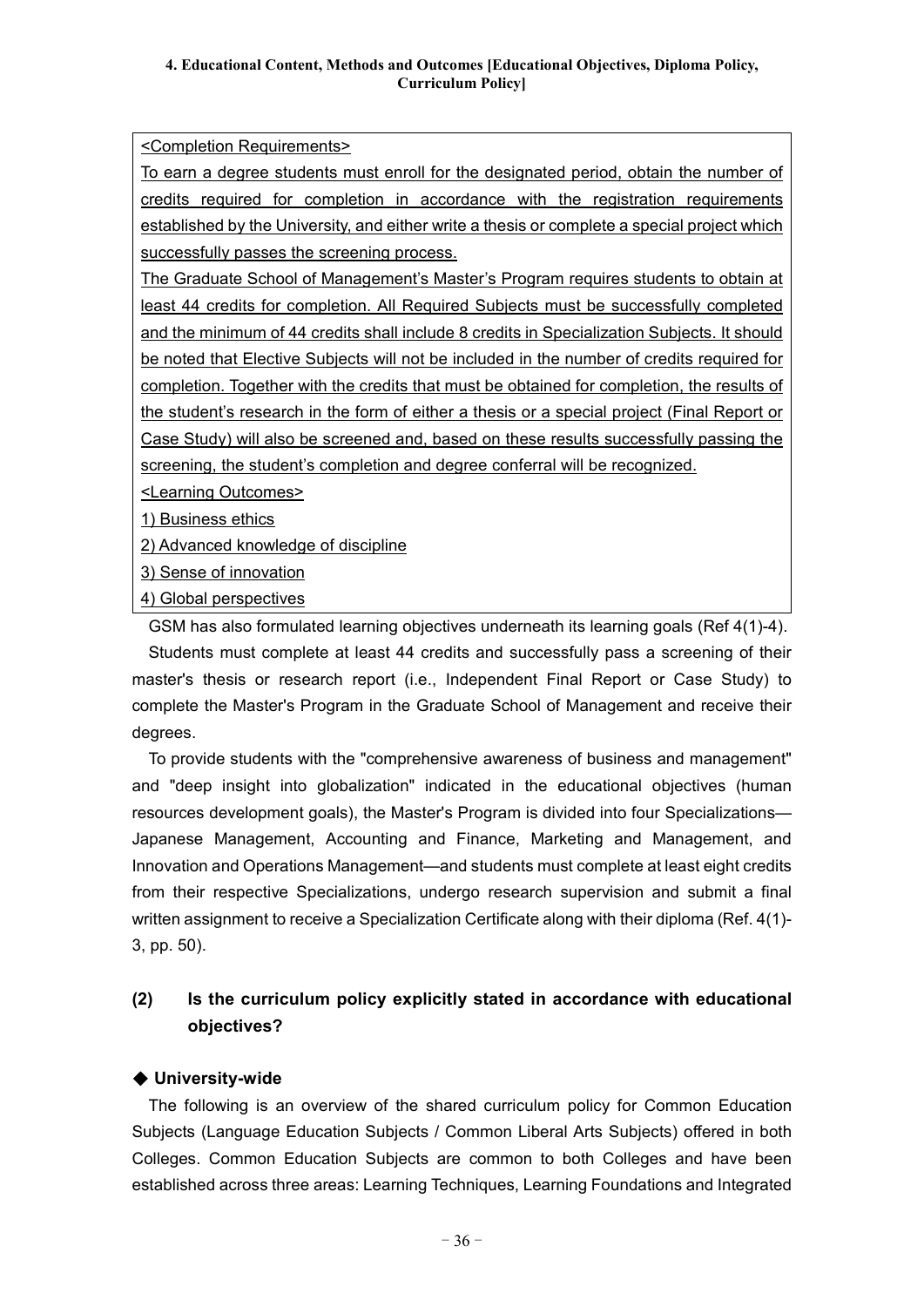Learning.

In Learning Techniques, students learn the so-called reading-writing-arithmetic skills, including English, Japanese and/or Asia Pacific Languages subjects, computer literacy and other information subjects, mathematics and statistics, and in this process, they develop the ability to collect and disseminate information and analytical skills.

In Learning Foundations, students learn fundamental theories and concepts as an introduction to social sciences, humanities, and natural sciences while learning about the Asia Pacific region—which is especially important at APU—and Japan's role in the region. Subjects include Culture and Society of the Asia Pacific, Japanese Economy and The Japanese Constitution.

In Integrated Learning, international and domestic students collaborate in learning. They undertake project-based learning to integrate various types of knowledge and methodologies in order to focus closely on one problem, while they learn problem solving through discussion with others. These subjects also aim to serve as a learning transition as students acquire proactive learning styles including self-directed reading, research, thinking, collaboration, discussion, summarizing and presentation—the necessary skills for university. Other offerings in this area include overseas language learning programs and the Freshman Intercultural Relations Study Trip (FIRST) Program.

Regarding Language Education Subjects, Japanese-basis students are required to take English, and English-basis students are required to take Japanese. The aim of this is twofold: (1) to provide students the ability to understand Major Education Subjects in both languages, and (2) to foster human resources who can succeed both in Japanese society and the greater international community. Sufficient numbers of Japanese and English language subjects are offered so that students can begin taking language classes in either semester (Spring or Fall), thereby eliminating any disadvantages.

As for Common Education Subjects, our major focus is on wide-ranging liberal arts education. Our aim is to develop the following skills through the effective interplay with Major Subjects: universal perspective on things/concepts, ability to see the big picture, ability to grasp the true nature of things, and deep thinking ability. We have established three fields of learning—Learning Techniques, Learning Foundations and Integrated Learning—to ensure a curriculum design that fosters academic basics, study skills, information collection and dissemination skills, and intercultural communication skills.

The curriculum contains two automatically registered subjects for all incoming freshmen, First-Year Student Workshop I and II. These subjects were established to ensure a smooth transition from high school learning, either in Japan or overseas, to University-wide learning at APU. They aim to provide both domestic and international students with academic literacy and opportunities to interact and collaborate with each other.

Students are required to earn a total of at least 40 credits from Common Education Subjects in the two sub-fields of Language Subjects and Common Liberal Arts Subjects.

Regarding Major Education Subjects, the basic policy is to design a systematic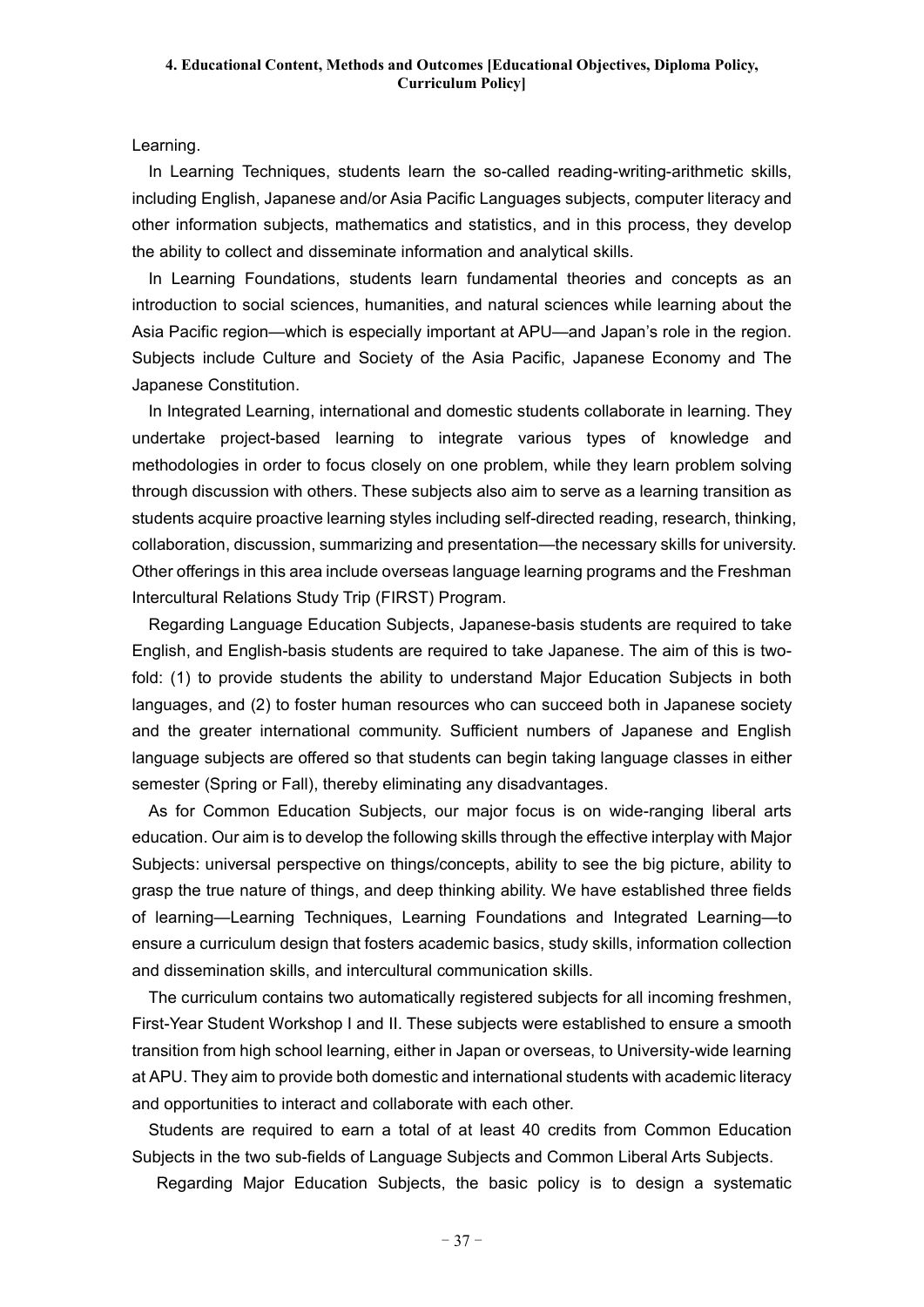academic program based on the academic specializations and unique features of each College and with an eye on responding to the various issues facing the Asia Pacific region. With this, we aim to develop students to meet each College's human resources development goals. In both Colleges, students are required to complete at least 62 credits from Major Education Subjects offered by the respective College.

### ◆ **College of Asia Pacific Studies**

The curriculum policy for APS is as follows.

### Curriculum Policy

The curriculum is designed to give students a broad understanding of the diverse political systems, economies, societies and cultures of the Asia Pacific as well as fundamental and advanced knowledge of and requisite skills pertaining to international relations, environment and development, tourism, and culture/society/media.

[1] Environment and Development Course

An understanding of water, forests and other environmental resources is essential when considering the future of the Asia Pacific. Profit-driven development has bought with it a raft of environmental and other issues, and sustainable development is an urgent issue for our times. This Course tackles the question of sustainable development in relation to efforts to balance environmental conservation and economic development. Students examine sustainable development policies in light of the systems and laws in each country and region.

[2] Culture, Society and Media Course

In this Course, students study the societies, cultures and values of the Asia Pacific to deepen their understanding of the problems it faces. In this Course, students study the basics of information technology, upon which they delve into cultural studies and new media studies to gain a deep understanding of our multicultural society. Through this, they gain a global perspective and the ability to view the region from several angles.

[3] Hospitality and Tourism

Cultural exchange and regional industrial promotion by way of tourism are important aspects for the development of the Asia Pacific region. In this Course, students explore all facets of tourism through the lenses of culture, society and community. They study the theory and practice of hospitality management as it relates to the tourism and service industries as well as the medical and welfare sectors.

[4] International Relations and Peace Studies

This Course focuses primarily on the study of dispute resolution and peace-building and aims to cultivate the ability to deal with increasingly complex global issues and, in turn, to develop human resources who will become the future experts in this field.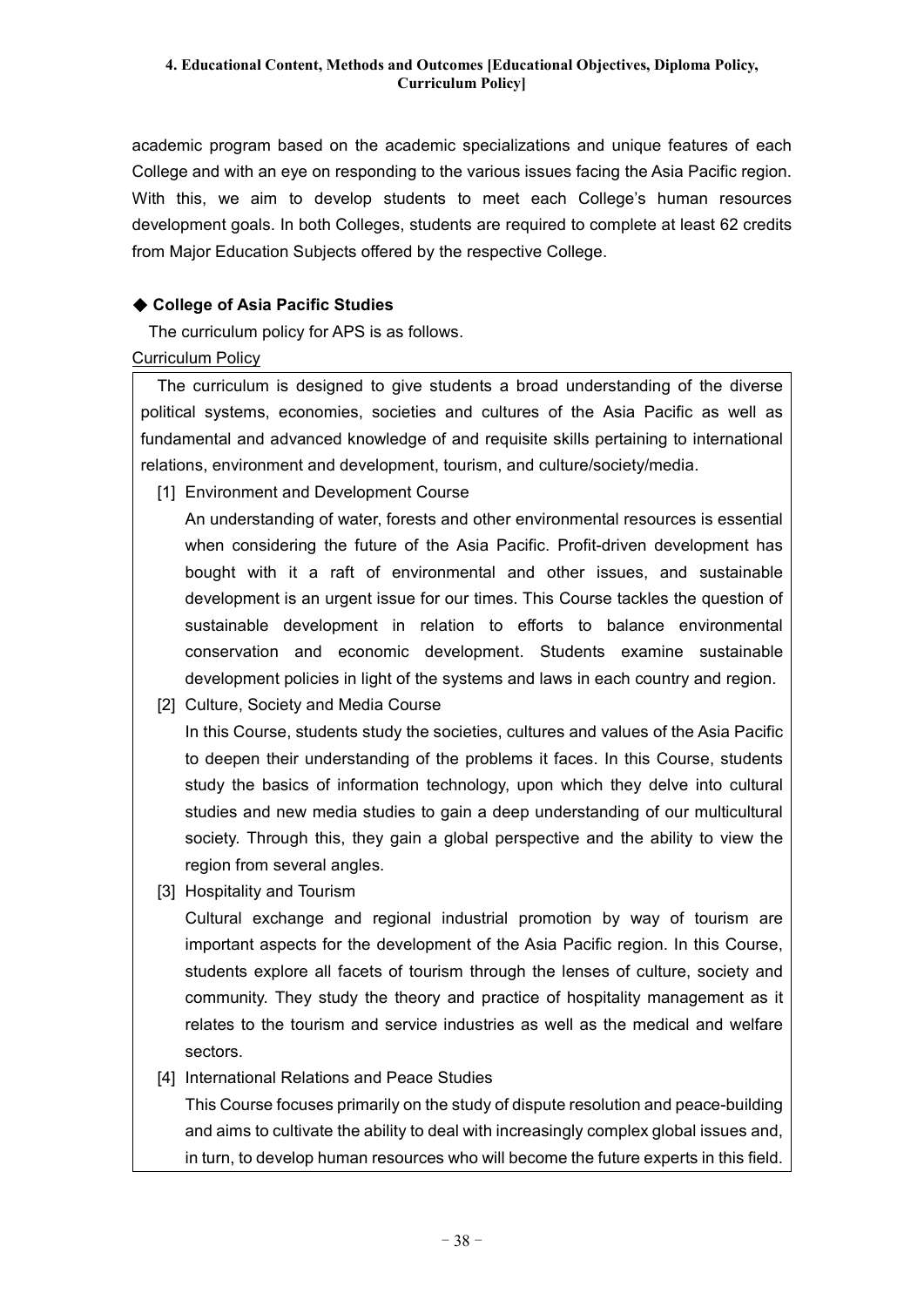Drawing from the three disciplines of international law, political studies and economics, this Course seeks to foster in students the necessary critical thinking skills and policy-oriented approach to succeed in the fields of international relations, dispute resolution and peace-building.

#### Implementation Policy

- [1] In accordance with the curriculum policy, College subjects listed in the University Regulations are offered from the 200 to 400 levels. To accommodate both spring and fall enrollees, subjects are offered in both Japanese and English as needed, and enough classes are held so that students can graduate in either language.
- [2] As mentioned in the shared curriculum policy for both Colleges, the following lecture formats are encouraged.

a) Interactive classes and classes that encourage cooperative learning, including learning in mixed groups of international and domestic students;

b) Classes that help students gain the ability to think on their own, conduct research and analysis and offer criticism and opinions, as part of an effort to create independent learners;

c) Classes that make students recognize and think about various issues facing the Asia Pacific so that they may someday help solve said issues.

### ◆ **College of International Management**

The curriculum policy for APM is as follows.

### Curriculum Policy

The curriculum is designed to give students a broad understanding of the diverse political systems, economies, societies and cultures of the Asia Pacific as well as fundamental and advanced knowledge of and requisite skills pertaining to business administration.

[1] Strategic Management and Organization Course

To ensure their lasting development, organizations must set goals that are beneficial to society. To achieve those goals, the people in those organizations must engage in activities according to basic principles and methods. This Course is geared toward students who want to make a contribution to companies or students who are planning to take over their family business.

[2] Innovation and Economics

Innovation and efficient production control are the driving forces of corporate growth. In this Course, students will learn what generates innovation and what efficient production control entails. Students will also learn about the economic foundations that underlie these concepts and about economic development as the end product of corporate development. The Course is particularly geared toward students who wish to contribute to national development as businesspersons or as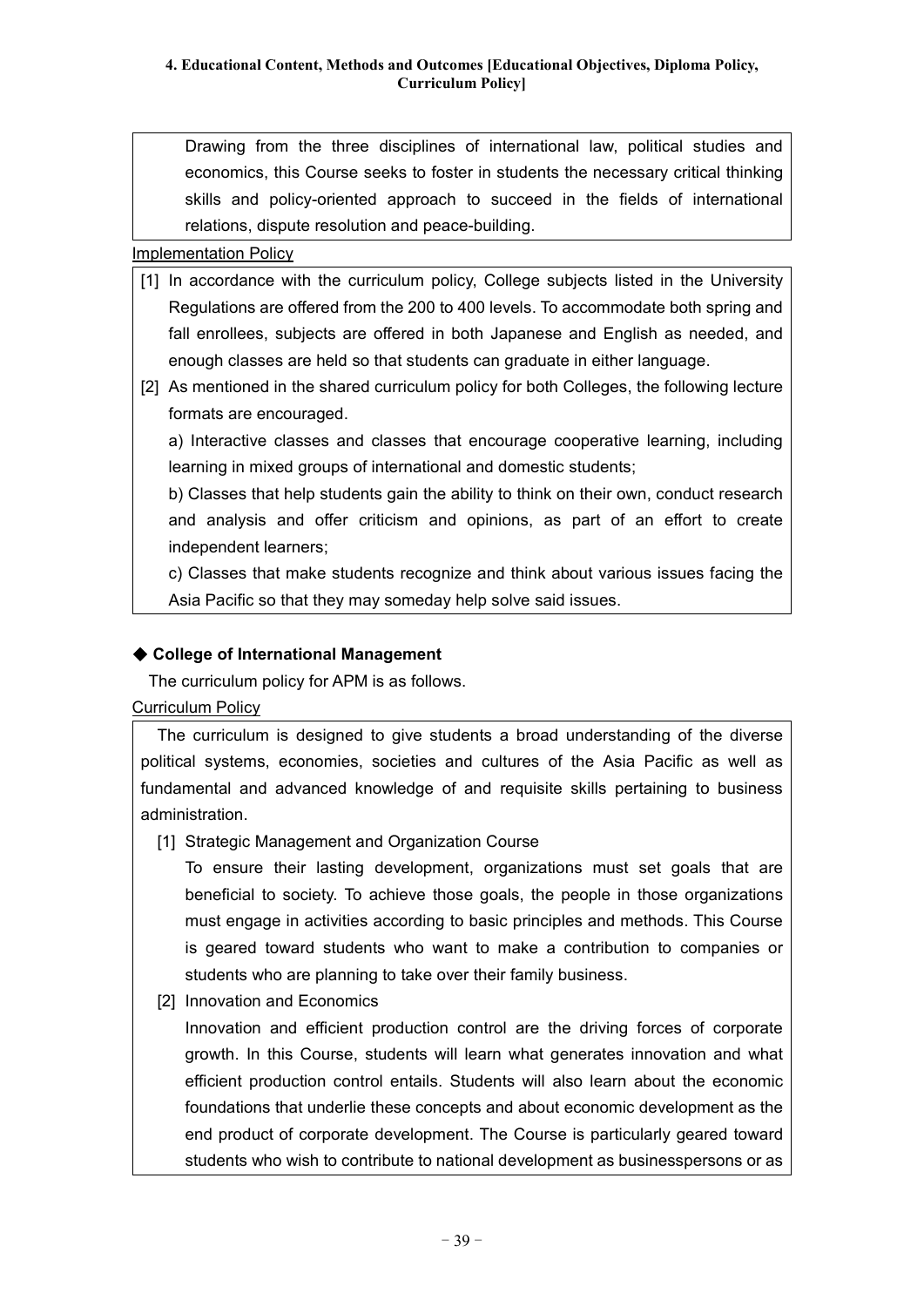policymakers.

[3] Marketing and Management Course

Students will learn how to provide products and services to the market. In particular, students will focus on how much of something to provide at what cost and with the best possible method. This Course aims to develop experts who can link the production phase to final consumers. This Course is geared toward students who want to be active, globally-oriented businesspersons.

[4] Accounting and Finance Course

The health of corporate activity is judged by the ebb and flow of money. This is called Accounting and it is a field that requires advanced specialization. Finance is the field concerned with raising and managing the funds necessary for corporate activity. This requires in-depth know-how. This Course is for students who wish to develop a specialization in Accounting and Finance.

Implementation Policy

- [1] In accordance with the curriculum policy, College subjects listed in the University Regulations are offered from the 200 to 400 levels. To accommodate both spring and fall enrollees, subjects are offered in both Japanese and English as needed, and enough classes are held so that students can graduate in either language.
- [2] As mentioned in the shared curriculum policy for both Colleges, the following lecture formats are encouraged.

a) Interactive classes and classes that encourage cooperative learning, including learning in mixed groups of international and domestic students;

b) Classes that help students gain the ability to think on their own, conduct research and analysis and offer criticism and opinions, as part of an effort to create independent learners;

c) Classes that make students recognize and think about various issues facing the Asia Pacific so that they may someday help solve said issues.

In their freshman year, all students are required to register two subjects that provide the foundations for learning about international management: Business Mathematics and Introduction to Management. Based on their placement test results, students are either exempted from Business Mathematics or advised to take Fundamental Mathematics in order to bolster their fundamental math skills before taking Business Mathematics. While not required, students are also strongly urged to enroll in five Core Subjects—Accounting I, Accounting II, Finance, Principles of Marketing and Organizational Behavior—to promote systematic enrollment (Ref. 4(1)-1, pp. 22-23).

### ◆ **Graduate School of Asia Pacific Studies**

The Graduate School of Asia Pacific Studies employs a curriculum to cultivate specialized knowledge in administration, environment and development economics as well as practical problem-solving skills required for the development of the Asia Pacific.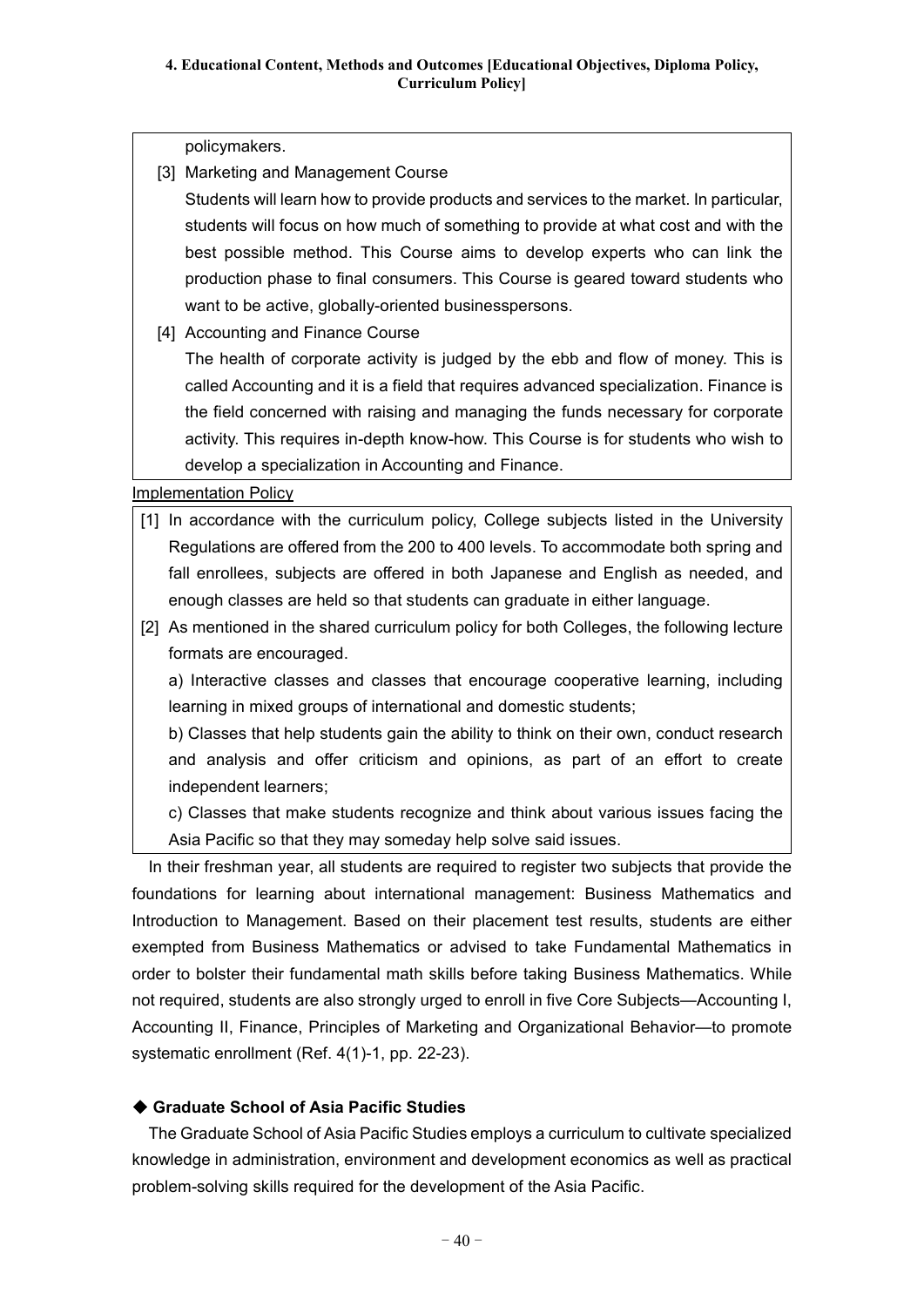### Graduate School of Asia Pacific Studies Master's Program in Asia Pacific Studies

The curriculum policy for the Master's Program in Asia Pacific Studies is as follows: Curriculum Policy

In light of the educational objectives stipulated in the University Regulations, the Master's Program in Asia Pacific Studies is composed of two Divisions—International Relations and Society and Culture—each with its own curriculum.

Each Division will offer its own Major Subjects, and Analytical Foundation Subjects and Core Subjects on the Asia Pacific Region will be offered jointly with the International Cooperation Policy Major to provide students with basic research skills and knowledge on the Asia Pacific. Meanwhile, students will receive individual research supervision in the Seminars.

[1] International Relations (IR)

The International Relations (IR) division is aimed at expanding the students' empirical knowledge base and sharpening their analytical and theoretical thinking about social, economic, political, and security phenomena in the globalizing world. The courses in this division provide a useful knowledge base for both academicbound students and practitioner-bound students with an intended career in security, diplomacy, and media. The major courses in this division include international security, international political economy, international law, and conflict resolution and allow students to choose their subfield(s) to focus on toward their paper writing.

[2] Society and Culture (SC)

The Asia Pacific is one of the most rapidly developing regions in recent decades. To capture the patterns of social and cultural changes that occurred, the Society and Culture (SC) Division is devoted to promote comparative academic research on the region. The students can acquire practical skills in formulating and conducting research using theories and methods developed in sociology, cultural anthropology, or communication and media studies. With knowledge concerning social and cultural backgrounds of the countries in the regions, it enables students to have greater employment opportunities in government, industrial, commercial and academic institutes.

Implementation Policy

In their coursework, students will gain a solid understanding of research methods and basic knowledge of the Asia Pacific, upon which they will pursue subjects primarily in their respective divisions. They may also take subjects from the International Cooperation Policy Major and the other divisions.

Based on their individual research topics, students will receive research supervision and work on a final written assignment in the seminars.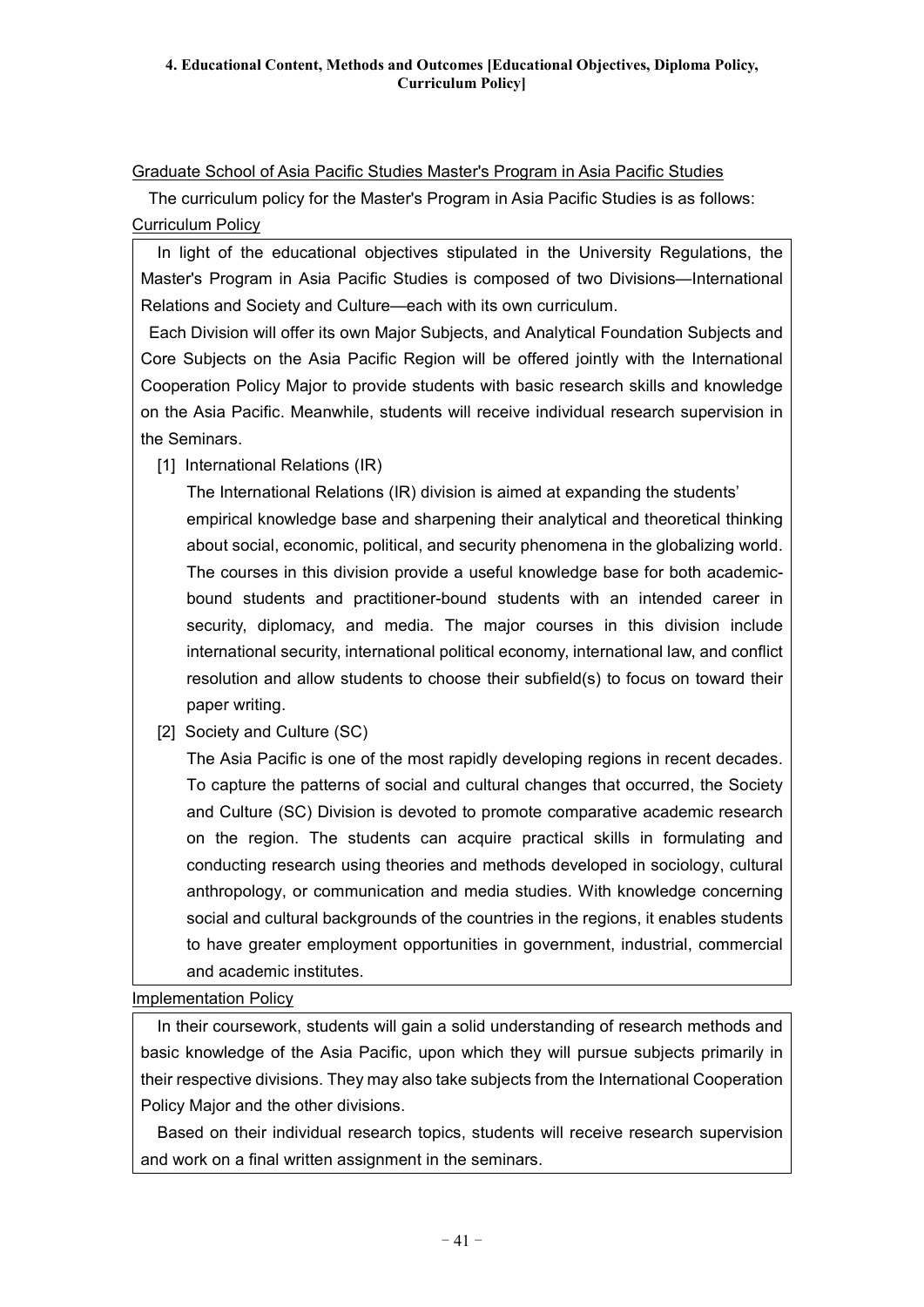Graduate School of Asia Pacific Studies Master's Program in International Cooperation **Policy** 

The curriculum policy for the Master's Program in International Cooperation Policy is as follows:

### Curriculum Policy

In light of the educational objectives stipulated in the University Regulations, the Master's Program in International Cooperation Policy is composed of five Divisions— International Public Administration, Public Health Management, Sustainability Science, Tourism and Hospitality and Development Economics—each with its own curriculum. Each Division will offer its own Major Subjects, and Analytical Foundation Subjects and Core Subjects on the Asia Pacific Region will be offered jointly with the International Cooperation Policy Major to provide students with basic research skills and knowledge on the Asia Pacific. Meanwhile, students will receive individual research supervision in the Seminars.

[1] International Public Administration (IPA)

The International Public Administration (IPA) division is aimed at providing knowledge and skills to those who are interested in pursuing an advancing career in national and international governmental organizations in an era of increasing globalization. The study at the division enables students to improve professional and practical skills to manage and evaluate administrative operations and policies in national, regional, and global settings. The major courses in this division relate to international organizations, international cooperation policy, and public administration form the foundation, on which each student can further build more focused study depending on their intended policy fields.

[2] Public Health Management (PHM)

The Public Health Management (PHM) division teaches students three fundamental skills: skills in managing the budget, finance, economics and accounting of healthcare costs; skills in epidemiology, health statistics and research methodology as well as information management; and skills in public health, mainly preventive medicine and environmental health. This division puts emphasis on the economics and financial as well as administrative management of healthcare services at both the public and private sectors, while preserving the standard foundations of conventional public health education. Moreover, it encourages the students at an early stage to focus on healthcare case studies that relate to significant issues in the Asia Pacific Region. They may start by reviewing current health issues as reflected in papers, and by raising research questions with policy implications from the very beginning. This aspect of teaching and research is looked upon as a strategic approach throughout the whole length of the program.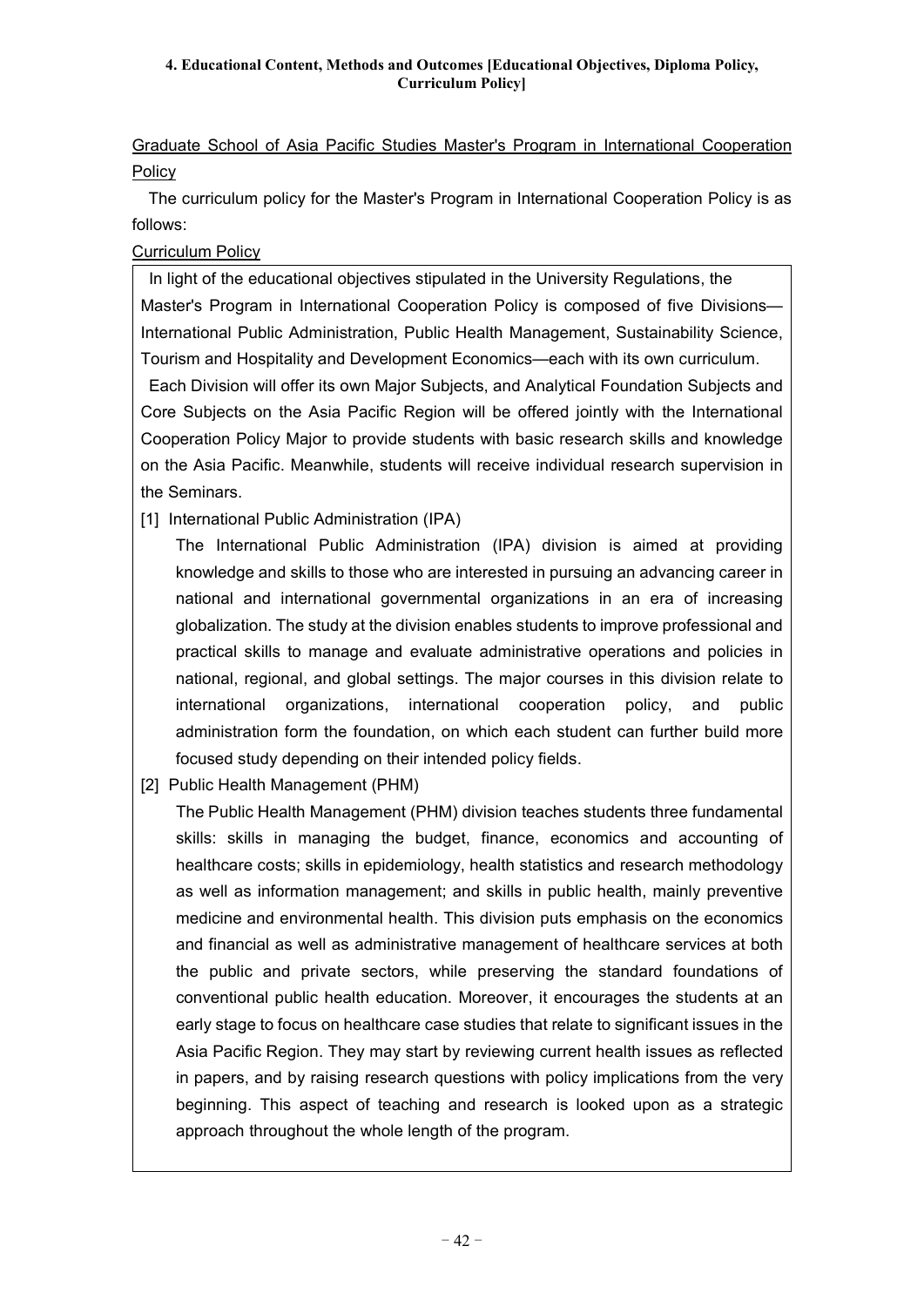#### [3] Sustainability Science (SS)

Sustainability Science is the application of science for achieving the goals of sustainable development. Sustainability Science is about using science in the analysis, planning and implementation of policies and actions dealing with interactions between the society and nature with a view to creating a sustainable future for all. It involves the scientific understanding of society-nature interactions; linking research with policy and actions; generating new knowledge, tools and techniques; and enhancing scientific and institutional capability for promoting resilience and sustainability. The students are expected to gain holistic perspective, integrative skills, and trans-disciplinary orientation as they engage in analyzing and managing population-resource-technology-institution interactions relevant to particular problems and issues or ecological settings, both man-made and natural ecosystems.

[4] Tourism and Hospitality (TH)

Tourism is a fast growing economic sector that transforms societies and communities in the Asia Pacific region. The Tourism and Hospitality (TH) division looks at various aspects of tourism (both mass tourism and alternative tourism) and its economic, social, cultural and environmental impacts on societies and communities, mostly through the lenses of the human and social sciences. The division also studies the theory and practice of hospitality management as it relates to the tourism, service, and health and welfare industries. The knowledge and academic/professional skills obtained from our division will be useful to a wide variety of employment opportunities, in government service, international organizations, and private corporations, as well as to further study in Master's and Doctoral programs.

[5] Development Economics (DE)

The Development Economics (DE) division is aimed at those who are interested in the socio-economic issues of the developing world. Study in this division enables students to improve their critical and analytical skills in development economics, including industrial development, social development, political development, rural development and poverty alleviation, as well enhancing their professional and practical skills related to international development. This division also aims to enhance the development of research skills in this field for those who are wishing to pursue further study. The knowledge and skills obtained will provide a wide variety of employment opportunities in international organizations, national and local governments, international development agencies, NGOs, and development consultancy firms.

Implementation Policy

In their coursework, students will gain a solid understanding of research methods and basic knowledge of the Asia Pacific, upon which they will pursue subjects primarily in their respective divisions. They may also take subjects from the Asia Pacific Studies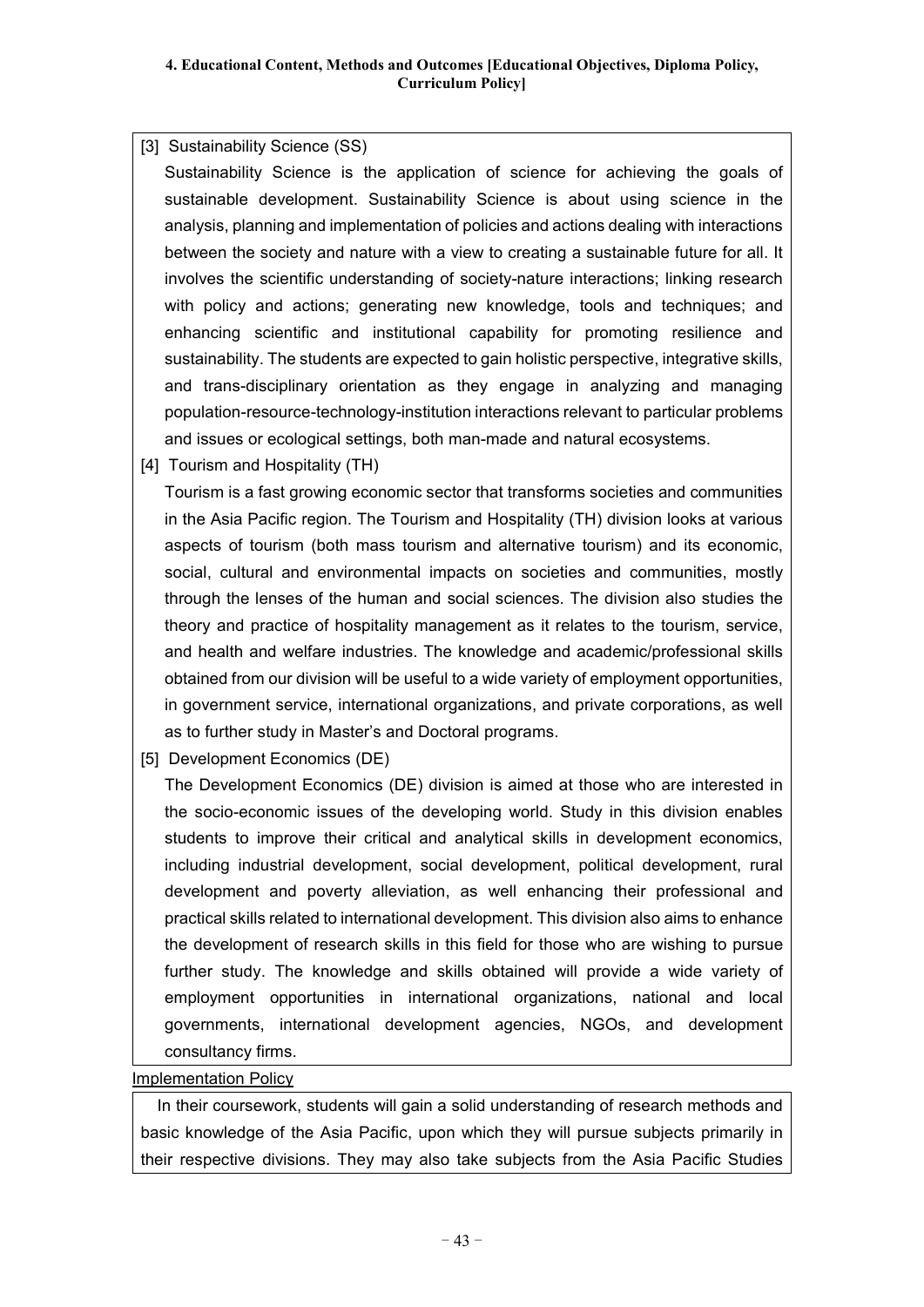Major and other divisions.

Based on their individual research topics, students will receive research supervision and work on a final written assignment in the seminars.

### Doctoral Program in the Graduate School of Asia Pacific Studies

The curriculum policy for the Doctoral Program in International Cooperation Policy is as follows:

### Curriculum Policy

The Program offers common coursework on theories and perspectives of Asia Pacific Studies, upon which students receive research supervision based on their individual research topics in seminars. Students also write research papers and take coursework on presentations.

### Implementation Policy

After completing their coursework and seminars, students must pass the PhD candidacy process (which requires the completion of at least 24 credits and the submission of two research papers for screening) before submitting their doctoral dissertation. Degrees are awarded to those candidates who pass the dissertation screening.

The curriculum in the Graduate School of Asia Pacific Studies Doctoral Program consists of lecture subjects, seminars, research and presentation subjects and tutorials. In lecture subjects students systematically study the specialized research methods and knowledge required for research in the doctoral program. Under the tutelage of their supervisors, students take seminars, research and presentation subjects, and tutorials to acquire the research techniques and academic skills needed to integrate education and research and the skills to generate academic output. The curriculum is designed to guide students in the writing of their dissertations.

Doctoral students must first complete the credits required for PhD candidacy (Total: 24 credits from designated subjects). Upon passing a screening, they become PhD candidates. Students are granted doctoral degrees after completing all required coursework and passing a doctoral dissertation screening.

[1] Lecture Subjects

These are subjects that cover required research methods and theories for the program.

[2] Seminar Subjects

Under the supervision of a supervising faculty member ("supervisor"), students take Advanced Research and write a dissertation submitted in partial fulfillment of the award of a Ph.D.

[3] Research and Presentation Subjects

Research Presentation is a subject in which students present their research.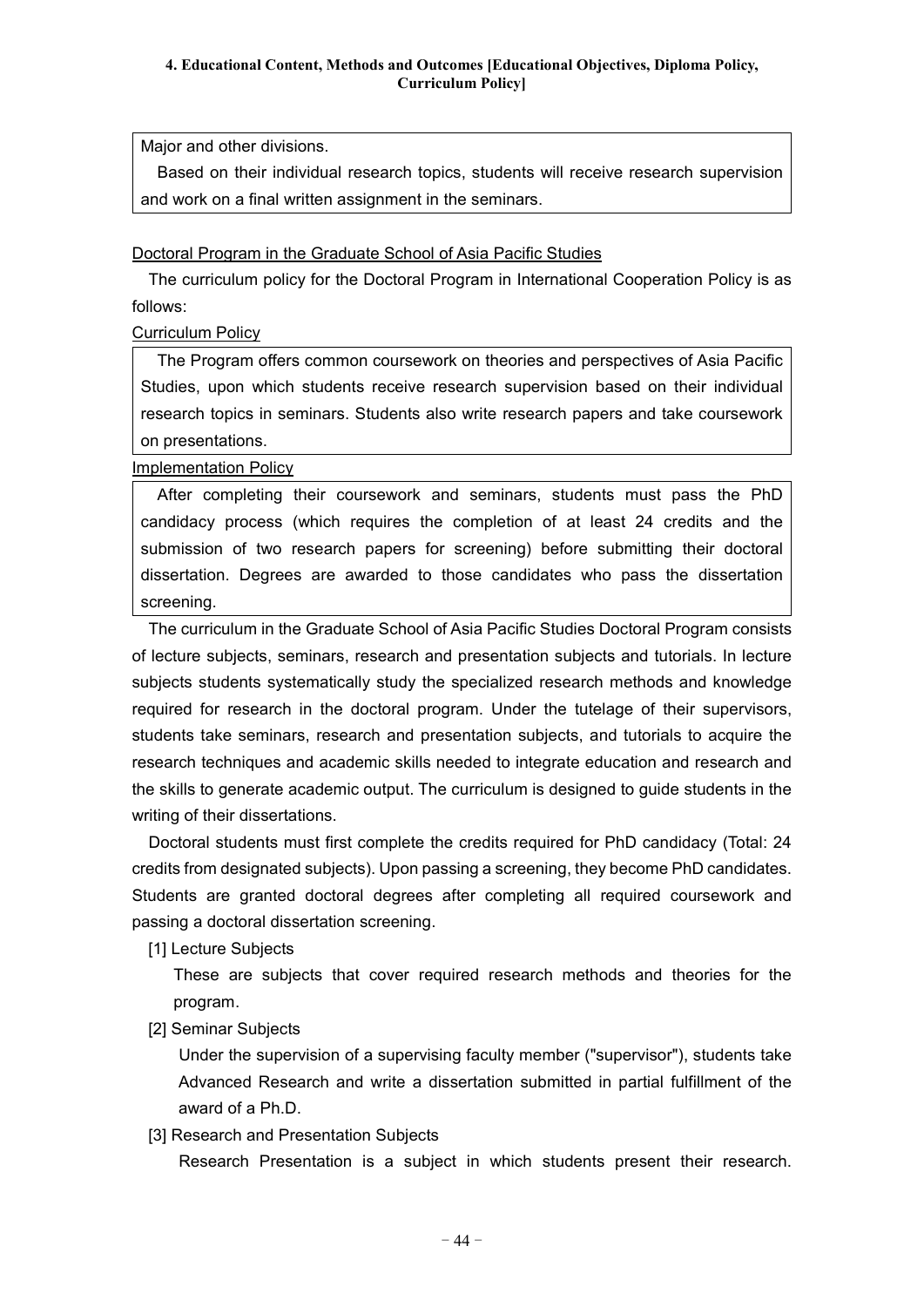Research Paper subjects are designed to supervise students in summarizing their research. These subjects cultivate research techniques and academic writing skills.

[4] Tutorials

Subjects that integrate research and teaching to cultivate teaching skills.

| Category                  | <b>Credits Required for PhD</b> |            | <b>Number of Credits</b>       |            |
|---------------------------|---------------------------------|------------|--------------------------------|------------|
|                           | Candidacy                       |            | <b>Required for Completion</b> |            |
| Lecture Subjects          | 4 credits                       |            | 4 credits                      |            |
| Seminars                  | 8 credits                       |            | 12 credits                     |            |
| Research and Presentation | 10 credits                      | 24 credits | 10 credits                     | 30 credits |
| Subjects                  |                                 |            |                                |            |
| <b>Tutorials</b>          | 2 credits                       |            | 4 credits                      |            |

### ◆ **Graduate School of Management**

The curriculum policy for GSM is as follows.

### Curriculum Policy

In light of the educational objectives stipulated in the University Regulations, the Graduate School of Management is composed of four Divisions—Japanese Management, Accounting and Finance, Marketing and Management, and Innovation and Operations Management—each with its own curriculum.

Required Subjects are offered to provide students with basic research skills and a fundamental knowledge of management, and students will receive further knowledge of their specializations by taking Elective Subjects offered by each specialization. In addition to these lecture subjects, students receive individual research supervision in the Seminars.

[1] Japanese Management (JM)

The Japanese Management (JM) specialization focuses on the philosophy and practices of Japanese corporations. Japan is the first Asian country that successfully industrialized supported by its world class corporations. Japanese corporations with their emphases on quality, innovation, customer service, unique style of human resource management and stakeholder model of governance provide an alternative to that of the shareholder model practiced mostly in English speaking countries, including the USA. This specialization focuses on issues as cases of success and failure of Japanese corporations and provides a model of corporate management in the Asia Pacific Region.

[2] Accounting and Finance (AF)

The Accounting and Finance (AF) specialization discusses theories and concepts of corporate finance, financial engineering and financial institutions, financial accounting and managerial accounting-- providing students with skills to understand interpret financial and accounting information. The aim of the specialization is to provide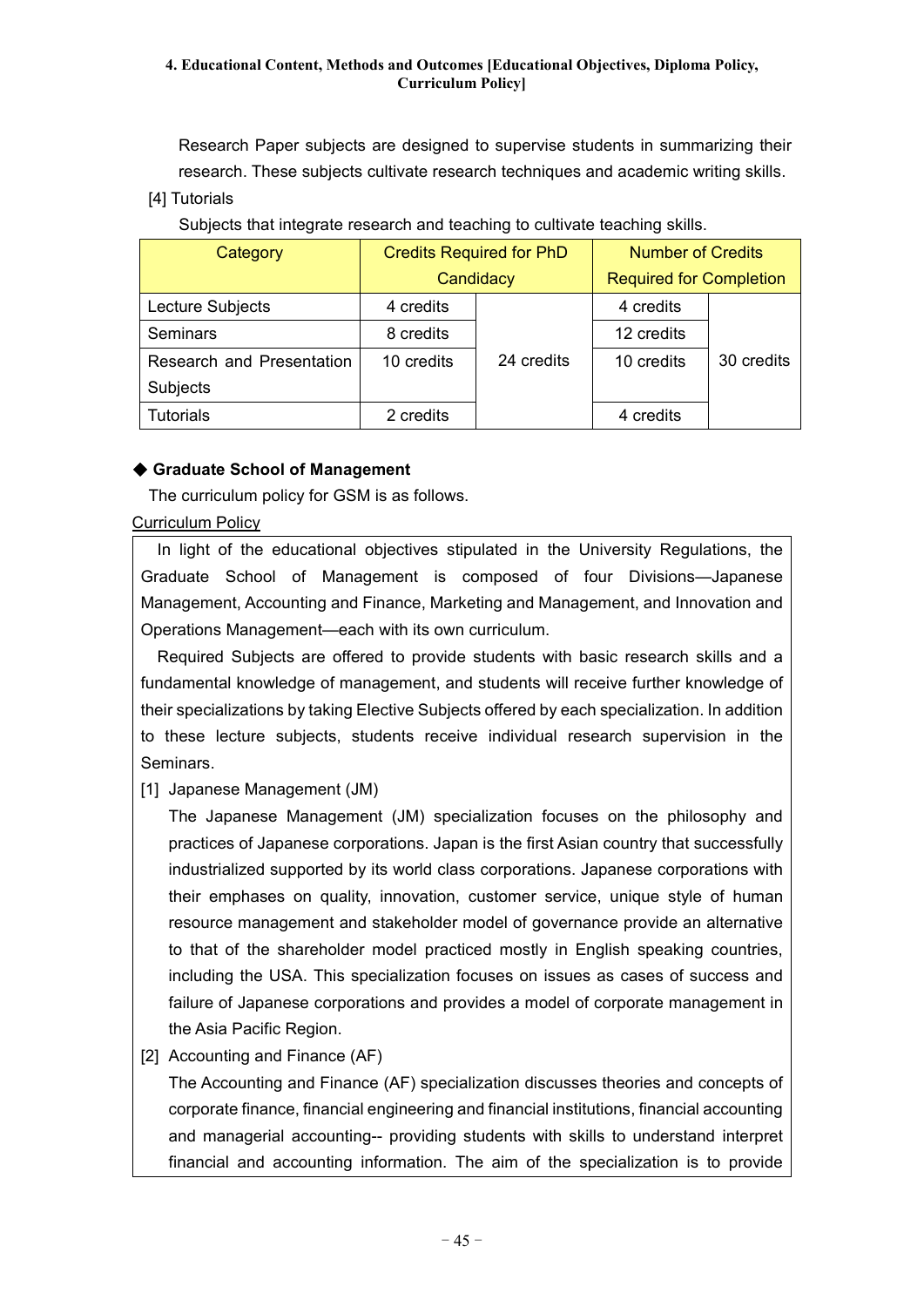students with tools in the areas of accounting and finance to formulate strategies, design control systems, and evaluate the impact of corporate strategies on various stakeholders.

[3] Marketing and Management (MM)

The Management and Marketing (MM) specialization focuses on understanding and managing the human dimensions of organizations. For business organizations, some of the most important stakeholders are managers, employees and customers. Their decisions and actions are guided by a whole range of factors, from very 'rational' aspects to subjective perceptions, emotions and (moral) values. Thus, market conditions are in constant flux that necessitate adaptation as well as provide opportunities for creating new market and social values. Consequently, this specialization emphasizes the need of organizations to develop multi-dimensional and differentiated strategies, and sustainable competences and capabilities not only to cope with the changing business environment but also to lead innovatively and responsibly.

[4] Innovation and Operations Management (IOM)

The Innovation and Operations Management (IOM) specialization focuses on production planning, flexibility in production management, inventory management, quality management, management of the supply chain and the impact of information technology on the whole process of production. Another focus of this specialization is management of product development, role of entrepreneurship from the perspective of technology. This Specialization also addresses such a questions as why some countries are more innovative than others.

Implementation Policy

In their coursework, students will gain a solid understanding of research methods and a basic knowledge of management, upon which they will pursue subjects primarily in their respective specializations. They may also take subjects from the other specializations.

Based on their individual research topics, students will receive research supervision and work on a final written assignment in the seminars.

The Graduate School of Management employs a curriculum that cultivates the ability to solve corporate and organizational management issues in the Asia Pacific region by providing comprehensive know-how in business and management and a keen insight into globalization.

GSM has four Specializations—Japanese Management, Accounting and Finance, Marketing and Management, and Innovation and Operations Management—and, in order to provide students with a balance of knowledge about management issues common to all Specializations and in-depth knowledge specific to their respective Specializations, the curriculum is composed of subjects in the following categories: Analytical Foundation Subjects, Core Business Fundamentals, Capstone Subjects, Major Subjects, Seminars, Core Related Subjects and Electives. The curriculum is designed so that students can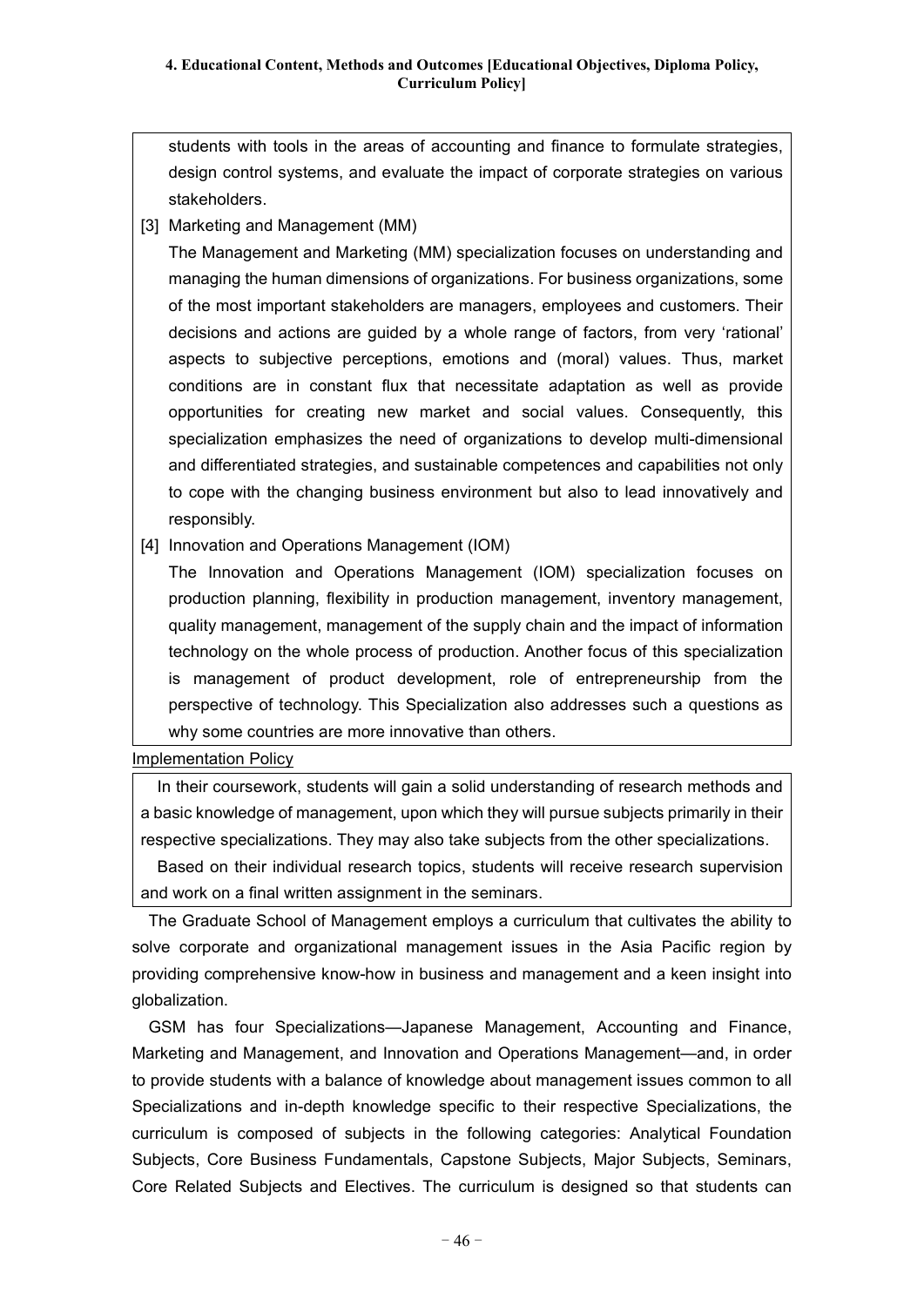systematically enroll in these subjects, focusing primarily on one Specialization.

[1] Analytical Foundation Subjects

This category contains two required subjects, Quantitative Analysis and Statistics and Managerial Economics, that provide students with the fundamental knowledge they need to pursue studies and research in GSM.

[2] Core Business Fundamentals and Capstone Subjects

Covering the fields of management, organization, finance, accounting and marketing, these subjects aim to provide students with the comprehensive, fundamental knowledge of business and management they need to pursue studies and research in GSM.

[3] Core Related Subjects

These subjects aim to deepen student expertise in one of the four Specializations— Japanese Management, Accounting and Finance, Marketing and Management and Innovation and Operations Management. By offering small-group classes, we cultivate students with practical skills by building on their research and the practical application thereof.

[4] Seminar Subjects

These subjects are designed to help students to synthesize their coursework into a master's thesis or research report (i.e., Independent Final Report or Case Study).

| Category                                       | <b>Number of Required Credits</b> |         |             |
|------------------------------------------------|-----------------------------------|---------|-------------|
| Foundation<br>Analytical<br><b>Subjects</b>    | 4 credits                         |         |             |
| (Required)                                     |                                   | 22      |             |
| <b>Fundamentals</b><br><b>Business</b><br>Core | 16                                | credits | 44 credits* |
| (Required)                                     | credits                           |         |             |
| Capstone Subjects (Required)                   | 2 credits                         |         |             |
| <b>Major Subjects</b>                          | 8 credits                         |         |             |
| Seminars                                       | 6 credits                         |         |             |

In addition to the credits stipulated for each category, the credits that students earn by taking Major Subjects, Core Related Subjects and subjects from the other Graduate School can be included in the number of credits required for completion.

## **(3) Have members of the university (faculty, staff and students) been notified of the educational objectives, diploma policy, and curriculum policy, and has this information been disclosed to the public?**

### ◆ **University-wide**

We post our educational objectives, diploma policy, learning objectives, curriculum policy on the university homepage and strive to make them known to the public. The diploma policy is also listed in the Undergraduate Academic Handbook and the Graduate Academic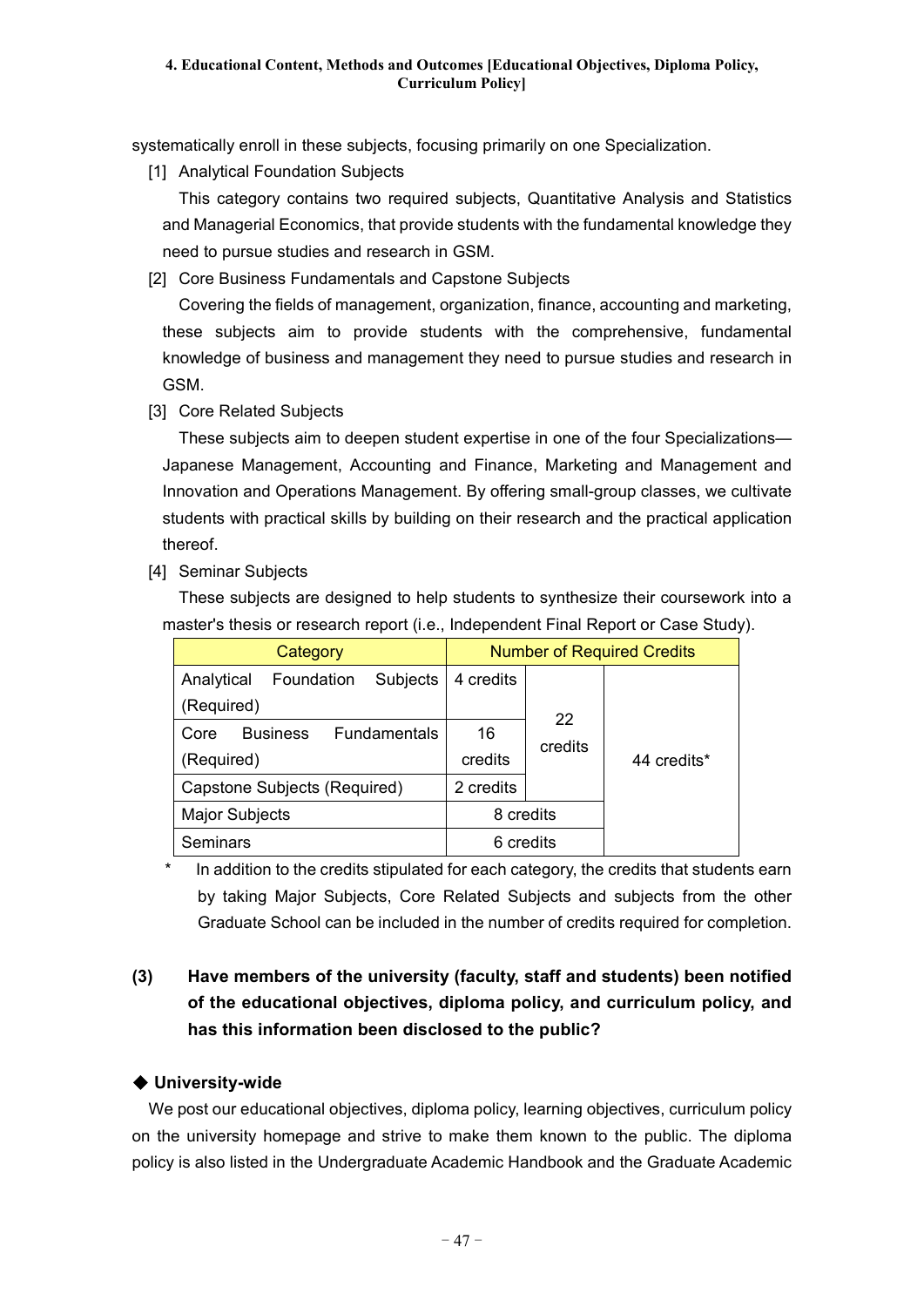Handbook to ensure that students are duly notified thereof (Ref. 4(1)-1; Ref. 4(1)-3).

These policies are widely available on the homepage (Ref. 4(1)-5). As a rule, the disclosure of information pertaining to the undergraduate Colleges is conducted in both Japanese and English.

#### ◆ **College of Asia Pacific Studies**

We post our educational objectives, diploma policy, learning objectives, and curriculum policy on the university homepage and strive to make them known to the public. The diploma policy is also listed in the Undergraduate Academic Handbook to ensure that students are duly notified thereof (Ref. 4(1)-1).

These policies are widely available on the homepage (Ref. 4(1)-5). As a rule, the disclosure of information pertaining to the undergraduate Colleges is conducted in both Japanese and English.

#### ◆ **College of International Management**

We post our educational objectives, diploma policy, learning objectives, and curriculum policy on the university homepage and strive to make them known to the public. The diploma policy is also listed in the Undergraduate Academic Handbook to ensure that students are duly notified thereof (Ref. 4(1)-1).

As mentioned later, the educational objectives, learning objectives and diploma policy are reviewed regularly. Most recently, some of the educational objectives and learning objectives were reviewed in AY2014 to ensure that the outcomes of the AACSB accreditation process, for which our application is pending, are shared with the rest of the university. These policies are widely available on the homepage (Ref. 4(1)-5). As a rule, the disclosure of information pertaining to the undergraduate Colleges is conducted in both Japanese and English.

#### ◆ **Graduate School of Asia Pacific Studies**

We post our educational objectives, diploma policy, learning objectives, and curriculum policy on the university homepage and strive to make them known to the public. The diploma policies for each Graduate School and Division are also listed in the Graduate Academic Handbook to ensure that students are duly notified thereof (Ref. 4(1)-3).

These policies are widely available on the homepage (Ref. 4(1)-5). As a rule, the disclosure of information pertaining to the Graduate Schools is conducted only in English.

#### ◆ **Graduate School of Management**

We post our educational objectives, diploma policy, learning objectives, curriculum policy on the university homepage and strive to make them known to the public. The diploma policy for the Graduate School is also listed in the Graduate Academic Handbook to ensure that students are duly notified thereof (Ref. 4(1)-3).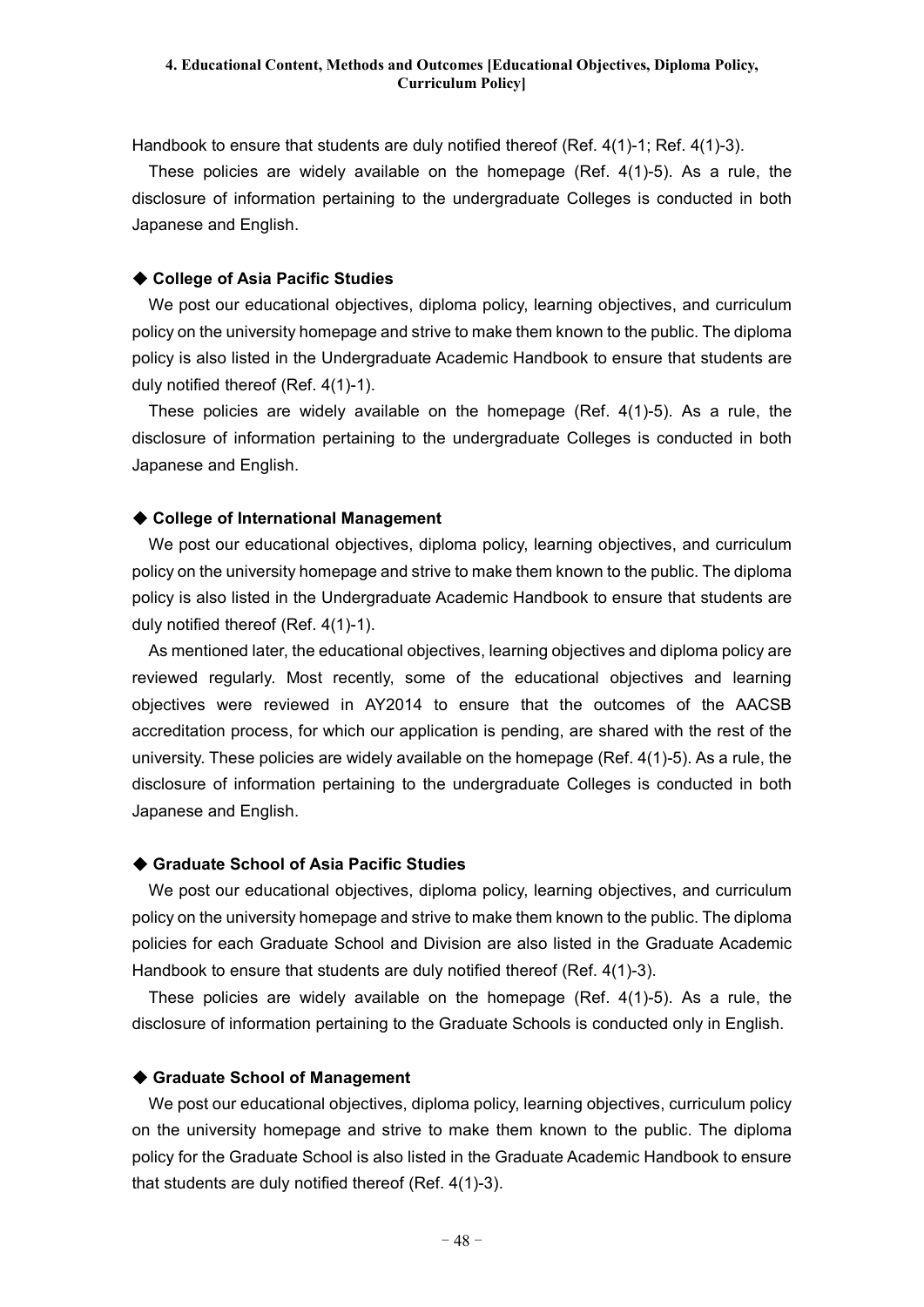As mentioned later, the educational objectives, learning objectives and diploma policy are reviewed regularly. Most recently, some of the educational objectives and learning objectives were reviewed in AY2014 to ensure that the outcomes of the AACSB accreditation process, for which our application is pending, are shared with the rest of the university. These policies are widely available on the homepage (Ref. 4(1)-5). As a rule, the disclosure of information pertaining to the Graduate Schools is conducted only in English.

## **(4) Does the university regularly verify the adequacy of its educational objectives, diploma policy, and curriculum policy?**

#### ◆ **College of Asia Pacific Studies**

Together with faculty organization, educational content and outcomes, the university examines the adequacy of its educational objectives, diploma policy, and curriculum policy with 1) research and analysis conducted by the Division of Academic Affairs 2) discussions in the Faculty Council and Faculty Discussion Meeting, and 3) confirmation by the University Senate.

Reviews were conducted when the academic reforms of AY2006 and AY2011 were formulated, and the results were incorporated when each set of reforms was implemented. Since the first full cycle of the AY2011 academic reforms concluded in AY2014, we will continue conducting reviews based on the fact that the next round of academic reforms will be enacted after AY2015.

#### ◆ **College of International Management**

Together with faculty organization, educational content and outcomes, the university examines the adequacy of its educational objectives, diploma policy, and curriculum policy with 1) research and analysis conducted by the Division of Academic Affairs 2) discussions in the Faculty Council and Faculty Discussion Meeting, and 3) confirmation by the University Senate.

Reviews were conducted when the academic reforms of AY2006 and AY2011 were formulated, and the results were incorporated when each set of reforms was implemented. Since the first full cycle of the AY2011 academic reforms concluded in AY2014, we will continue conducting reviews based on the fact that the next round of academic reforms will be enacted after AY2015.

Assurance of Learning (AOL) initiatives have been fully adopted as part of the AACSB accreditation process, and continuous reviews are conducted.

#### ◆ **Graduate School of Asia Pacific Studies**

Together with faculty organization, educational content, and outcomes, the university examines the adequacy of its educational objectives, diploma policy, and curriculum policy with 1) research and analysis conducted by the Division of Academic Affairs 2) discussions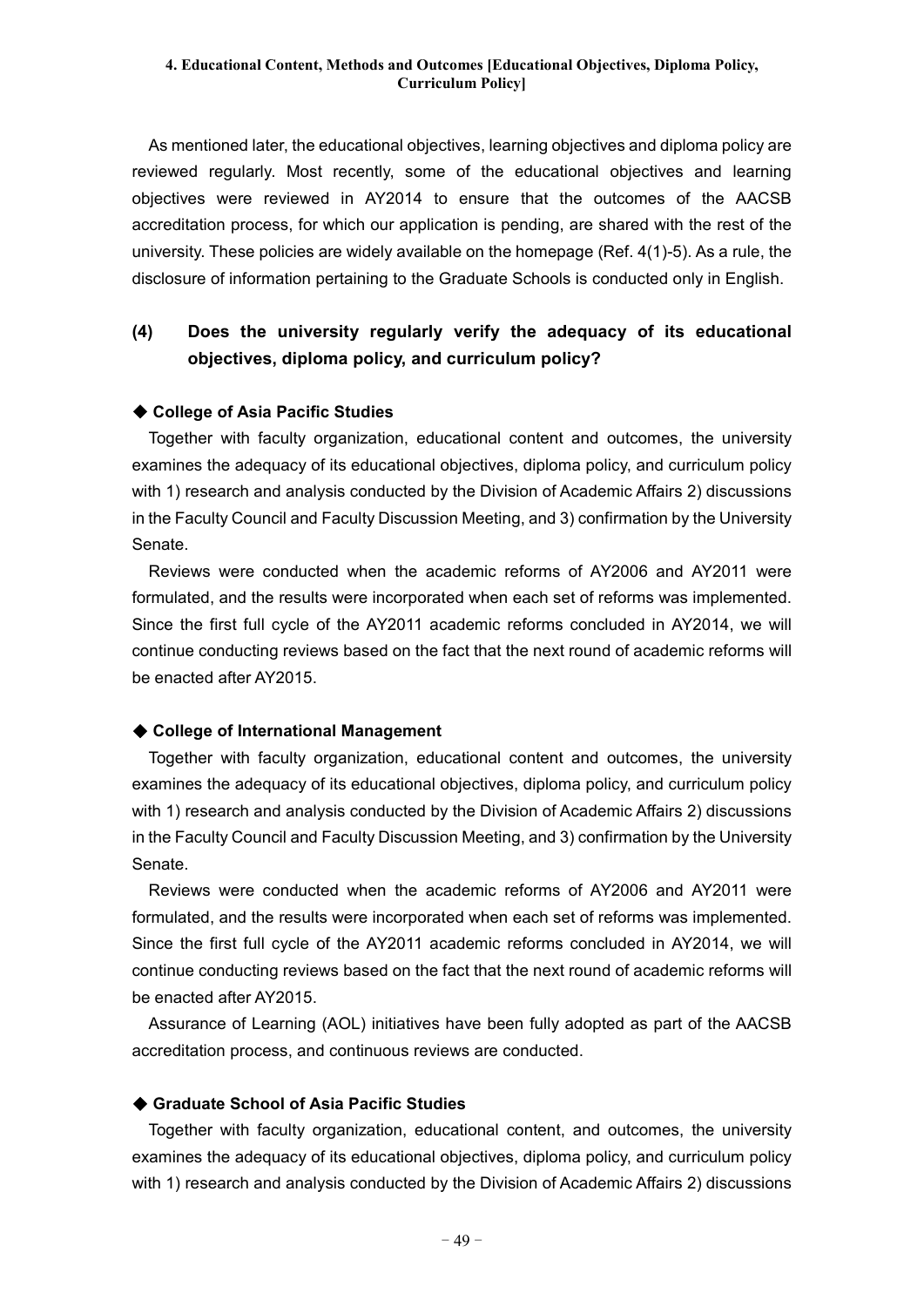in the Graduate School Faculty Council, and 3) confirmation by the University Senate.

A review of the adequacy of the educational objectives, diploma policy, and curriculum policy at the graduate level was conducted, and the outcomes were reflected in the AY2014 academic reforms.

#### ◆ **Graduate School of Management**

Together with faculty organization, educational content, and outcomes, the university examines the adequacy of its educational objectives, diploma policy, and curriculum policy with 1) research and analysis conducted by the Division of Academic Affairs 2) discussions in the Graduate School Faculty Council, and 3) confirmation by the University Senate.

A review of the adequacy of the educational objectives, diploma policy, and curriculum policy at the graduate level was conducted, and the outcomes were reflected in the AY2014 academic reforms.

Assurance of Learning (AOL) initiatives have been fully adopted as part of the AACSB accreditation process, and continuous reviews are conducted.

## **2. Assessment**

#### **(1) Items that are Showing Results**

#### ◆ **University-wide**

1) Systematic alignment of goals and policies

We conducted regular inspections in 2006 and 2011 of the initiatives we have undertaken since opening in 2000 to "cultivate human resources who will help create the future shape of the Asia Pacific", and by analyzing the results of these, we have been able to promote the systematic alignment of our human resources development goals, diploma policy, and curriculum policy. At the graduate level, we took efforts to review initiatives undertaken since the schools opened in 2003, and we streamlined systems as part of the AY2014 academic reforms (Ref. 4(1)-6).

In particular, the College of International Management and the Graduate School of Management have worked to align their goals, diploma policies and curriculum policies with a keen eye on the AACSB Standards as part of the AACSB accreditation process. The faculty members in the College of International Management and the Graduate School of Management are working to improve and advance academics with a conscious awareness of international compatibility (Ref. 4(1)-2; Ref. 4(1)-4).

In AY2014, the education and research objectives (human resources development goals) were reorganized. In light of this, the diploma policy was adjusted to include the credits required for graduation / completion for each College and Graduate School and learning outcomes. The curriculum policy was also adjusted to ensure that students achieve the learning outcomes (Ref. 4(1)-7).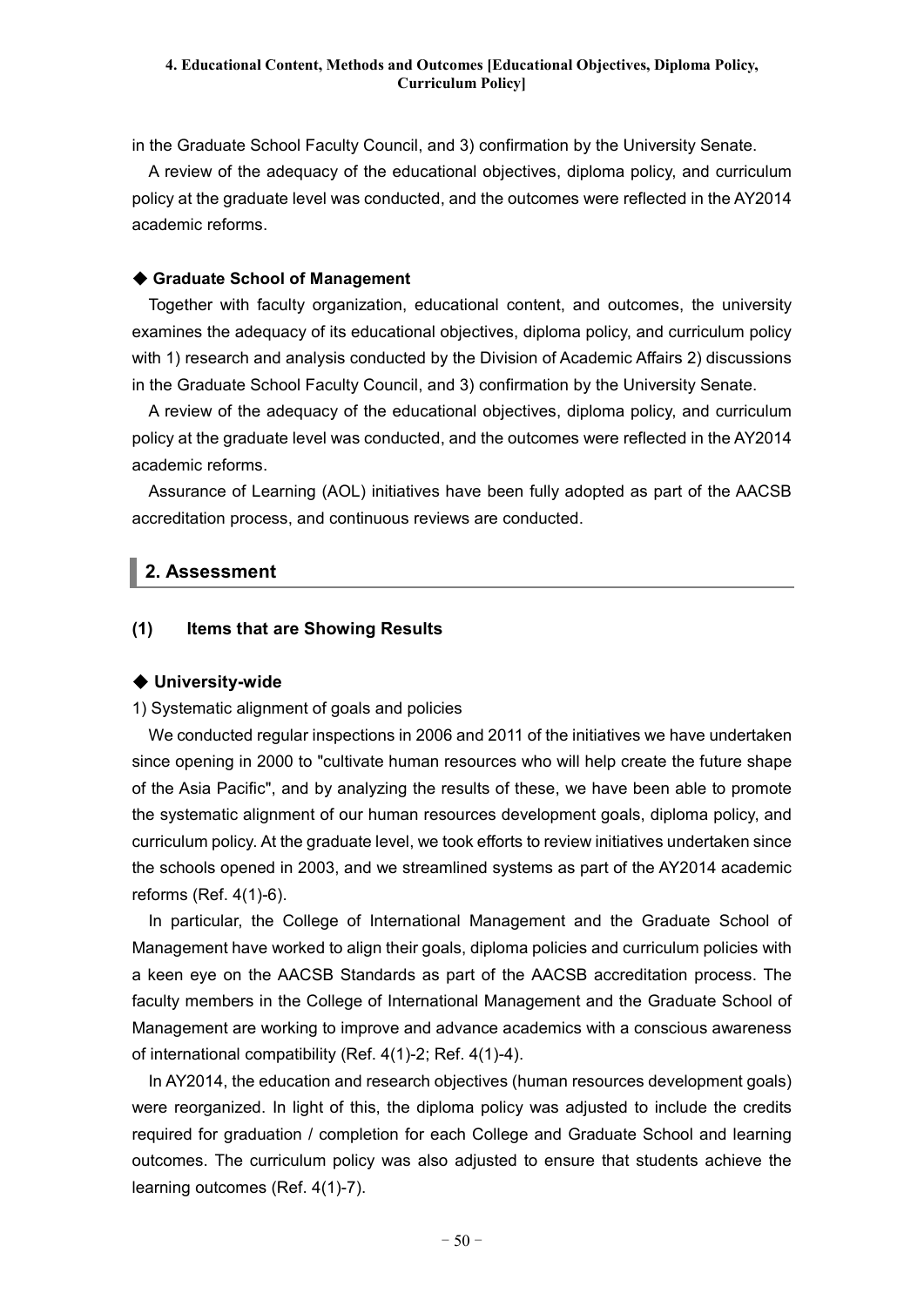## **(2) Areas for Improvement**

### ◆ **University-wide**

1) Explicit statement of goals and policies

We have published the goals and policies that were reviewed in AY2014 on the university homepage, but they have not been added to the handbooks and other printed materials yet.

## **3. Strategic Direction for the Future**

### **(1) Items that are Showing Results**

### ◆ **University-wide**

1) Explicit statement of goals and policies

By continuing to undertake academic reforms and reviews on a regular basis, we will promote the advancement of our educational objectives, diploma policies, and curriculum policies.

### **(2) Areas for Improvement**

### ◆ **University-wide**

1) Explicit statement of goals and policies

We publish our educational objectives and the so-called "Three Policies" (admission policy, curriculum policy and diploma policy) both internally and externally in an easy to understand format.

In particular, the Undergraduate Academic Handbook and Graduate Academic Handbook serve to present to students the basic rules and procedures for studying and conducting research at APU. We will publish the educational objectives, diploma policy, and curriculum policy in both handbooks as we strive to ensure a common understanding among students of the individual educational programs that these policies underpin and improve their learning outcomes.

## **4. Supporting Resources**

| $4(1)-1$ : | 2014 Undergraduate Academic Handbook (same as Ref. 1-4)              |
|------------|----------------------------------------------------------------------|
| $4(1)-2$ : | College of International Management Curriculum Alignment Matrix, APU |
|            | homepage                                                             |
| $4(1)-3$ : | 2014 Graduate Academic Handbook (same as Ref. 1-9)                   |
| $4(1)-4$ : | Graduate School of Management Curriculum Alignment Matrix, APU       |